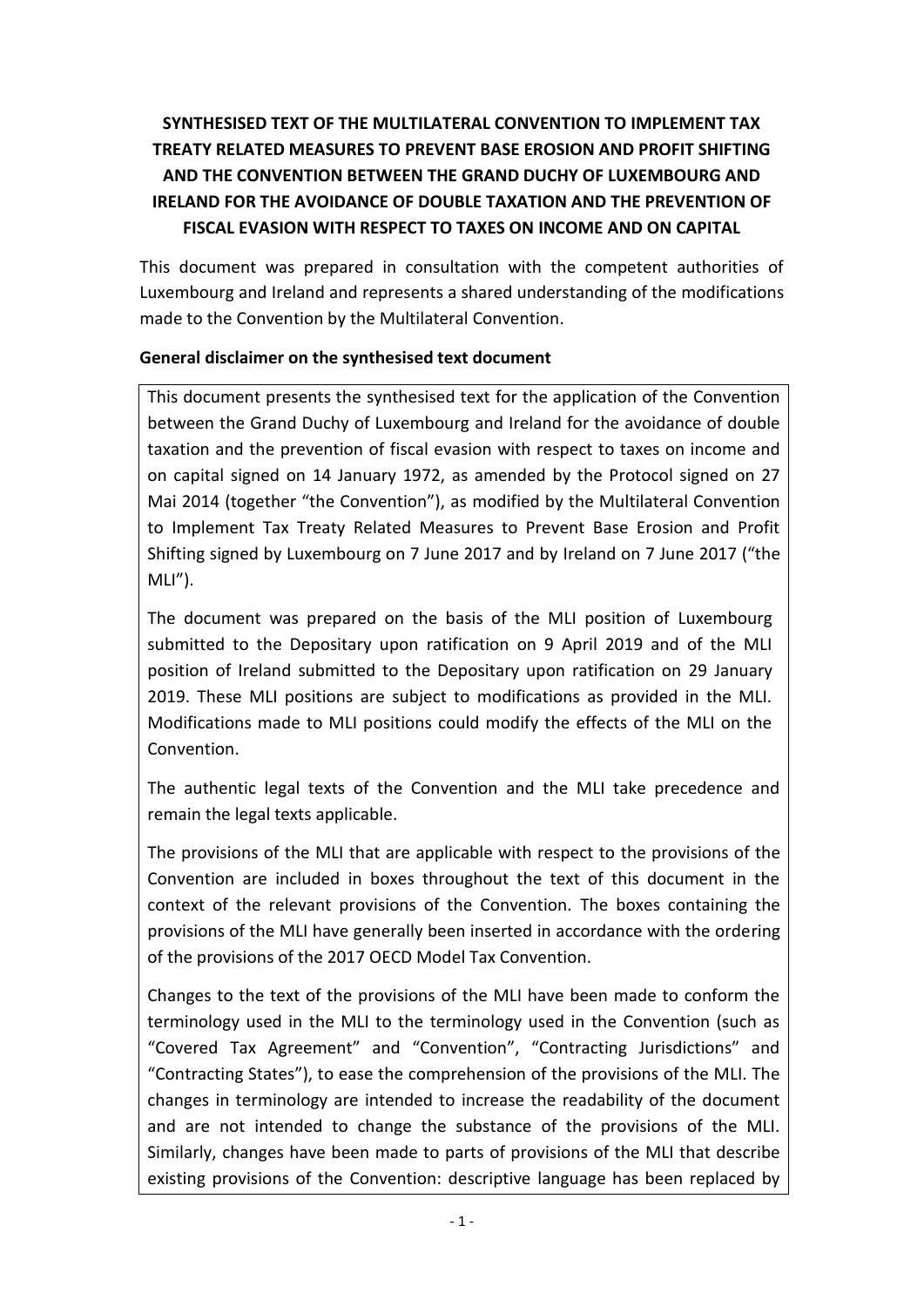legal references of the existing provisions to ease the readability.

In all cases, references made to the provisions of the Convention or to the Convention must be understood as referring to the Convention as modified by the provisions of the MLI, provided such provisions of the MLI have taken effect.

## References

The authentic legal text of the Convention can be found at the following link:

[impotsdirects.public.lu](https://impotsdirects.public.lu/fr.html)

The text of the MLI and the MLI position of Luxembourg submitted to the Depositary upon ratification on 9 April 2019 and of the MLI position of Ireland submitted to the Depositary upon ratification on 29 January 2019 can be found on the [MLI Depositary \(OECD\) webpage.](https://www.oecd.org/tax/treaties/multilateral-convention-to-implement-tax-treaty-related-measures-to-prevent-beps.htm)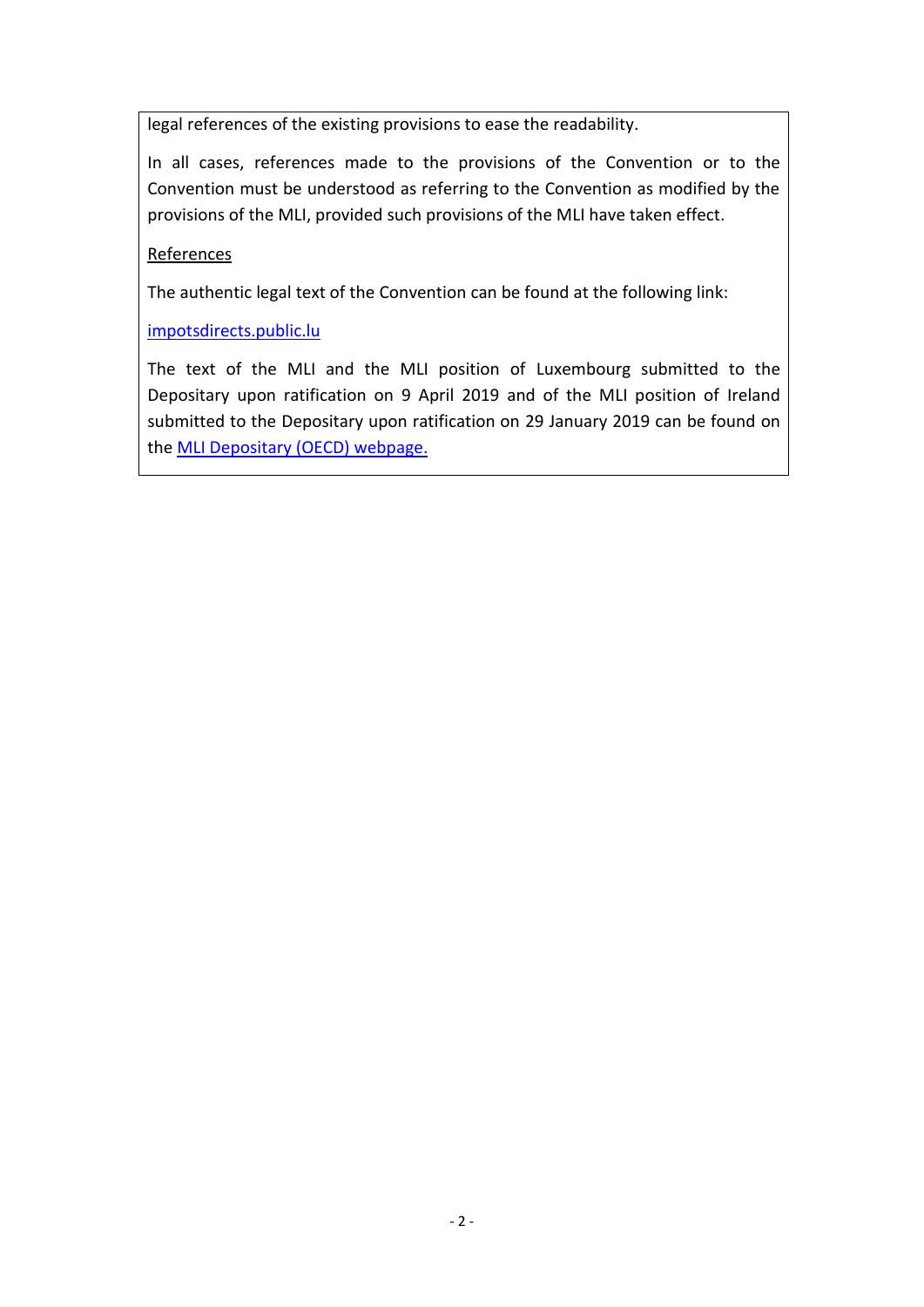## **Disclaimer on the entry into effect of the provisions of the MLI**

#### Entry into Effect of the MLI Provisions

The provisions of the MLI applicable to this Convention do not take effect on the same dates as the original provisions of the Convention. Each of the provisions of the MLI could take effect on different dates, depending on the types of taxes involved (taxes withheld at source or other taxes levied) and on the choices made by Luxembourg and Ireland in their MLI positions.

Dates of the deposit of instruments of ratification, acceptance or approval: 9 April 2019 for Luxembourg and 29 January 2019 for Ireland.

Entry into force of the MLI: 1 August 2019 for Luxembourg and 1 May 2019 for Ireland .

Unless it is stated otherwise elsewhere in this document, the provisions of the MLI have effect with respect to the Convention:

In Luxembourg:

- with respect of taxes withheld at source on amounts paid or credited to non-residents, where the event giving rise to such taxes occurs on or after 1 January 2020;
- with respect to all other taxes, for taxes levied with respect to taxable periods beginning on or after 1 February 2020.

In Ireland:

- with respect of taxes withheld at source on amounts paid or credited to non-residents, where the event giving rise to such taxes occurs on or after 1 January 2020;
- with respect to all other taxes, for taxes levied with respect to taxable periods beginning on or after 1 February 2020.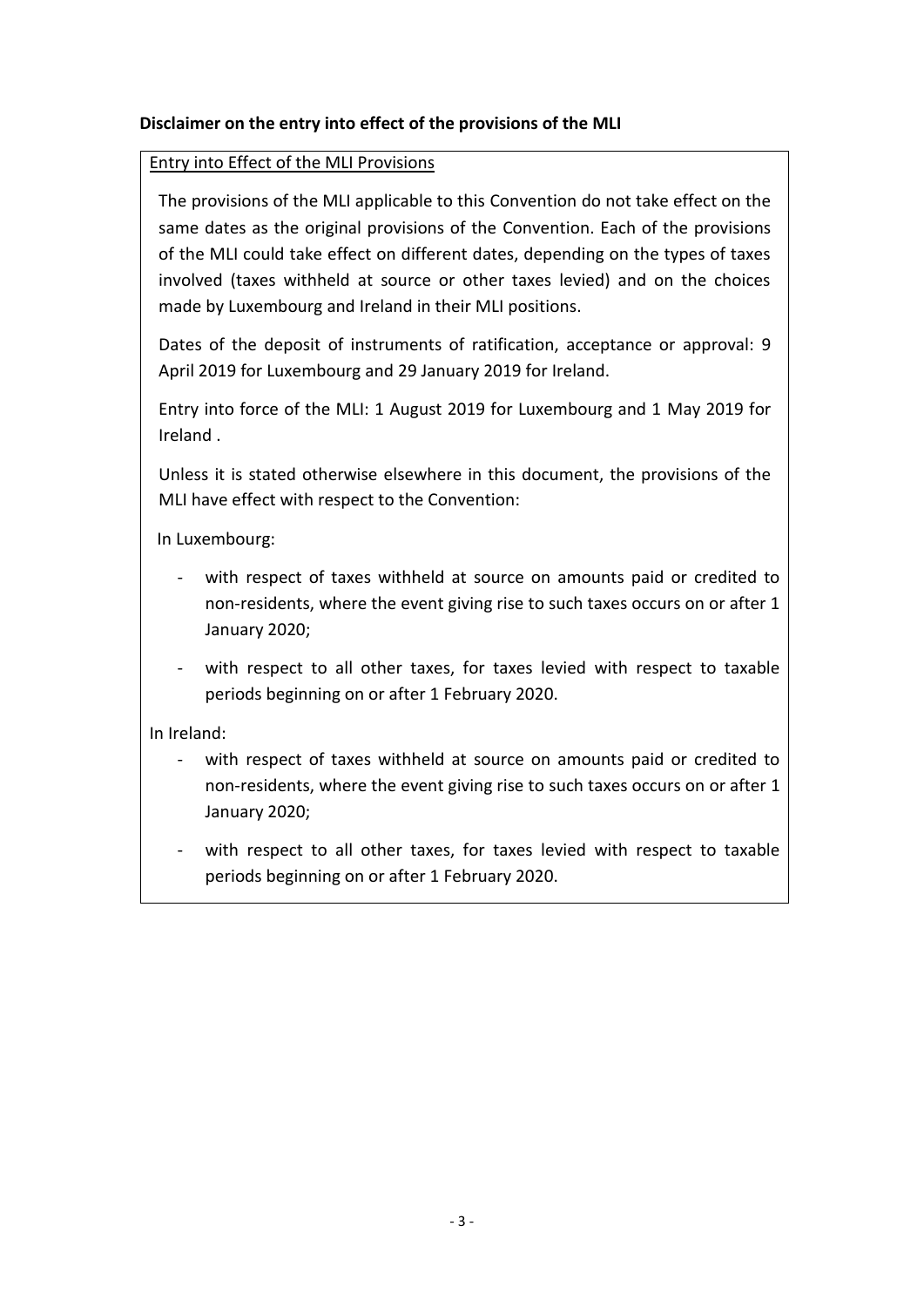#### **CONVENTION**

# **BETWEEN THE GRAND DUCHY OF LUXEMBOURG AND IRELAND FOR THE AVOIDANCE OF DOUBLE TAXATION AND THE PREVENTION OF FISCAL EVASION WITH RESPECT TO TAXES ON INCOME AND ON CAPITAL**

His Royal Highness the Grand Duke of Luxembourg and the President of Ireland,

**[Replaced by paragraph 1 and paragraph 3 of Article 6 of the MLI]** [desiring to conclude a Convention for the avoidance of double taxation and the prevention of fiscal evasion with respect to taxes on income and on capital,]

*The following paragraph 1 and paragraph 3 of Article 6 of the MLI replace the text referring to an intent to eliminate double taxation in the preamble of this Convention:*

*ARTICLE 6 OF THE MLI – PURPOSE OF A COVERED TAX AGREEMENT*

Desiring to further develop their economic relationship and to enhance their cooperation in tax matters,

Intending to eliminate double taxation with respect to the taxes covered by [*this Convention*] without creating opportunities for non-taxation or reduced taxation through tax evasion or avoidance (including through treaty-shopping arrangements aimed at obtaining reliefs provided in [*the Convention*] for the indirect benefit of residents of third jurisdictions),

have appointed for that purpose as their respective Plenipotentiaries:

The President of Ireland:

Mr. Francis A. Coffey, Extraordinary and Plenipotentiary Ambassador of Ireland;

His Royal Highness the Grand Duke of Luxembourg:

Mr. Gaston Thorn, Minister for Foreign Affairs and for Foreign Trade;

who, having communicated to each other their full powers, found in good and due form, have agreed as follows:

#### **Chapter I - Scope of the Convention**

## **Article 1**

#### **Personal scope**

This Convention shall apply to persons who for tax purposes are residents of either of the Contracting States or who are resident in both of the Contracting States.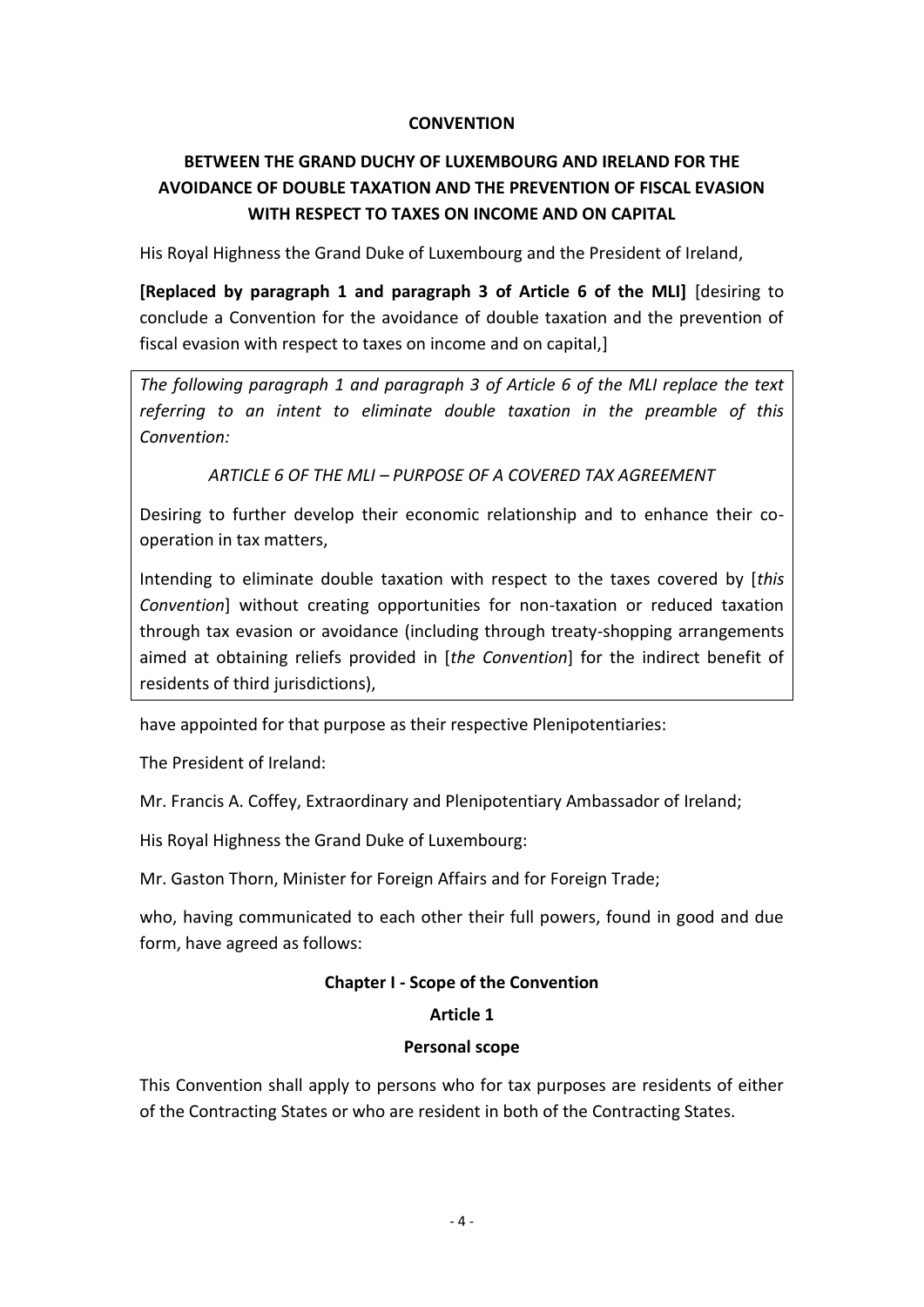*The following paragraphs 1 and 3 of Article 3 of the MLI apply and supersede the provisions of this Convention:*

## *ARTICLE 3 OF THE MLI – TRANSPARENT ENTITIES*

For the purposes of the [*Convention*], income derived by or through an entity or arrangement that is treated as wholly or partly fiscally transparent under the tax law of either [*Contracting State*] shall be considered to be income of a resident of a [*Contracting State*] but only to the extent that the income is treated, for purposes of taxation by that [*Contracting State*], as the income of a resident of that [*Contracting State*]. In no case shall the provisions of this paragraph be construed to affect a [*Contracting State's*] right to tax the residents of that [*Contracting State*].

# **Article 2**

## **Taxes covered**

1. The taxes which are the subject of this Convention are:

(a) In Ireland:

- (i) the income tax (including sur-tax); and
- (ii) the corporation profits tax

(hereinafter referred to as "Irish tax").

- (b)In Luxembourg:
	- (i) the income tax on individuals (l'impôt sur le revenu des personnes physiques);
	- (ii) the income tax on corporations (l'impôt sur le revenu des collectivités);
	- (iii) the tax on fees of directors of companies (l'impôt sur les tantièmes);
	- (iv) the capital tax (l'impôt sur la fortune); and
	- (v) the communal trade tax on profits and capital (l'impôt commercial communal d'après les bénéfices et capital d'exploitation)

(hereinafter referred to as "Luxembourg tax").

2. The Convention shall also apply to any identical or substantially similar taxes which are subsequently imposed in addition to, or in place of, the existing taxes. At the end of each year, the competent authorities of the Contracting States shall notify to each other any changes which have been made in their respective taxation laws.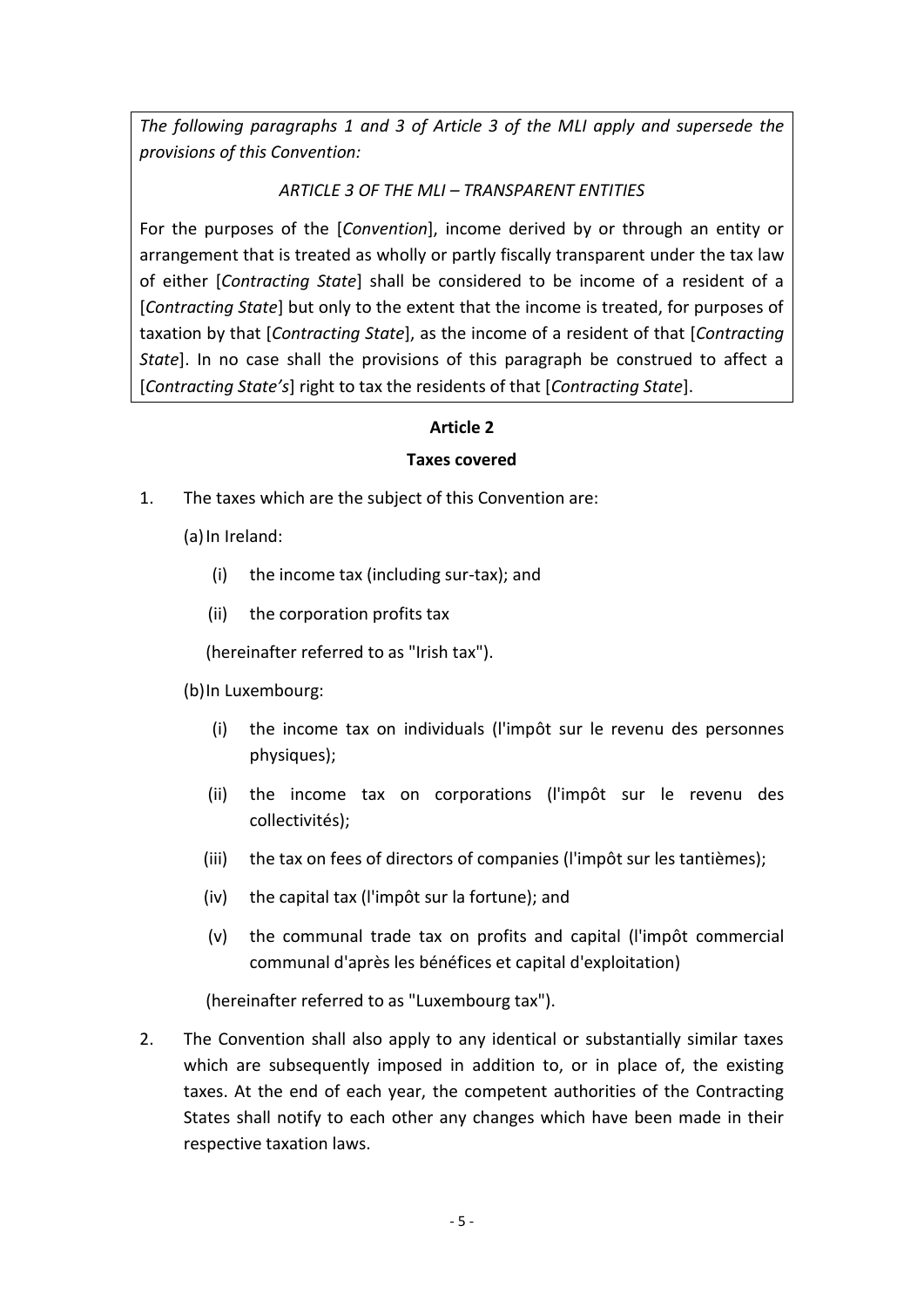#### **Chapter II - Definitions**

#### **Article 3**

#### **General definitions**

- 1. In this Convention, unless the context otherwise requires:
	- (a)the term "Ireland" includes any area adjacent to the territorial waters of Ireland which by Irish legislation concerning the Continental Shelf, and in accordance with international law, has been or may hereafter be designated as an area within which the rights of Ireland with respect to the sea bed and sub-soil and their natural resources may be exercised;
	- (b)the term "Luxembourg" means the Grand Duchy of Luxembourg;
	- (c) the terms "a Contracting State" and "the other Contracting State" mean Ireland or Luxembourg, as the context requires;
	- (d)the term "tax" means Irish tax or Luxembourg tax, as the context requires;
	- (e)the term "person" comprises an individual, a company and any other body of persons;
	- (f) the term "company" means any body corporate or any entity which is treated as a body corporate for tax purposes;
	- (g)(i) subject to the provisions of clauses (ii) and (iii) of this subparagraph, the term "resident of Ireland" means any person who is resident in Ireland for the purposes of Irish tax and not resident in Luxembourg for the purposes of Luxembourg tax and the term "resident of Luxembourg" means any person who is resident in Luxembourg for the purposes of Luxembourg tax and not resident in Ireland for the purposes of Irish tax;
		- (ii) a company shall be regarded as a resident of Ireland if its business is managed and controlled in Ireland. Provided that nothing in this paragraph shall affect any provisions of the law of Ireland regarding the imposition of corporation profits tax in the case of a company incorporated in Ireland and not managed and controlled in Luxembourg;
		- (iii) a company shall be regarded as a resident of Luxembourg if it has its principal establishment (principal établissement) in Luxembourg, or if it has its statutory seat (siège statutaire) in Luxembourg and is not managed and controlled in Ireland;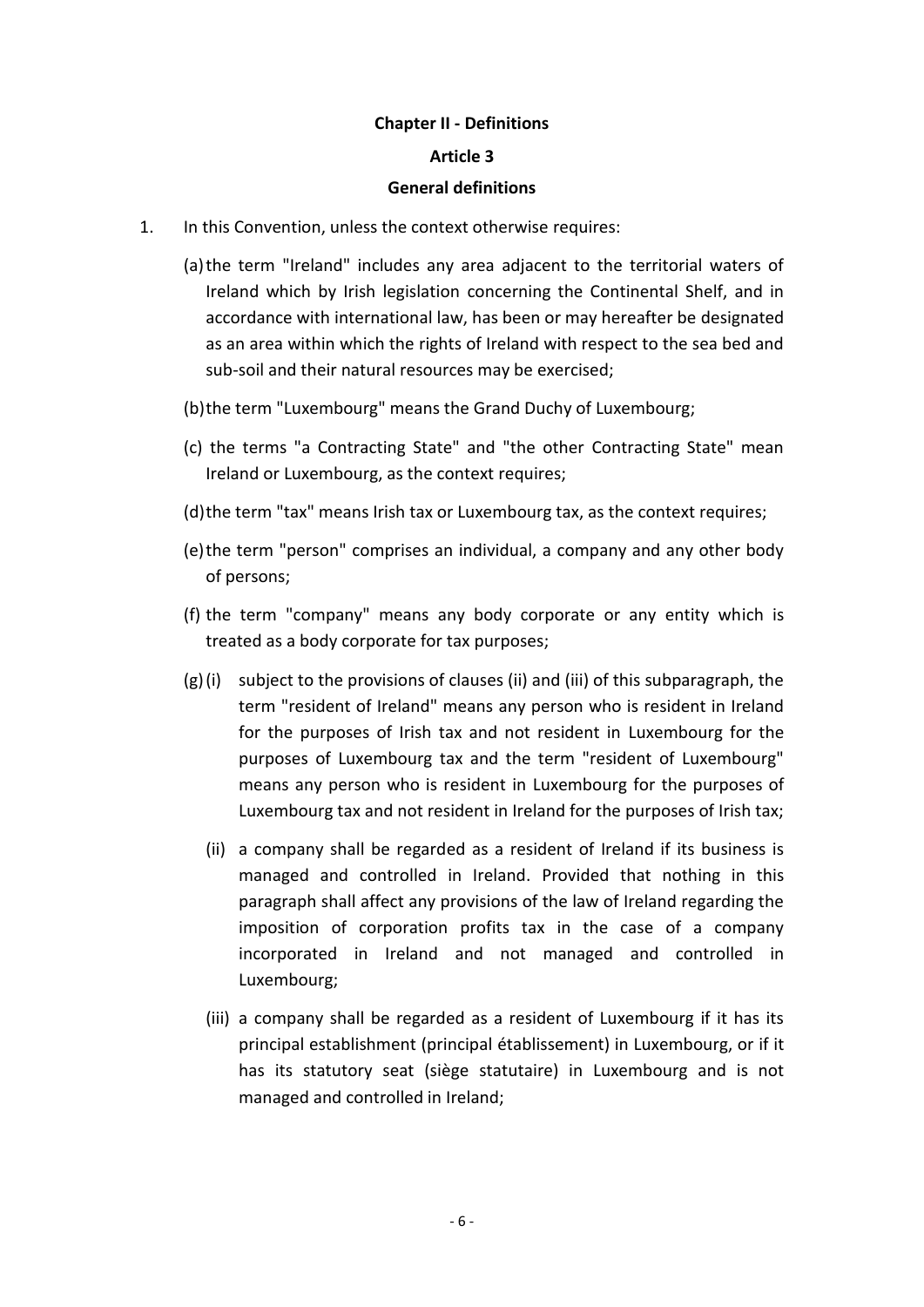- (h)the terms "resident of a Contracting State" and "resident of the other Contracting State" mean a person who is a resident of Ireland or a person who is a resident of Luxembourg, as the context requires;
- (i) the terms "enterprise of a Contracting State" and "enterprise of the other Contracting State" mean respectively an enterprise carried on by a resident of a Contracting State and an enterprise carried on by a resident of the other Contracting State;
- (j) the term "competent authority" means:
	- 1. in the case of Ireland: the Revenue Commissioners or their authorised representative;
	- 2. in the case of Luxembourg: the Ministre des Finances or his authorised representative;
- (k) the term "international traffic" includes traffic between places in any State in the course of a journey which extends over two or more States.
- 2. Where any Article of the Convention provides (with or without conditions) that income derived by a resident of a Contracting State from sources within the other Contracting State shall be taxable only in the first-mentioned State or entitled to a reduced rate of tax in the other State and, under the law in force in the first-mentioned State, the said income is subject to tax by reference to the amount thereof which is remitted to or received in that State and not by reference to the full amount thereof, then the exemption or reduction in rate in the other State resulting from such Article shall apply only to so much of the income as is remitted to or received in the first-mentioned State.
- 3. As regards the application of the Convention by a Contracting State any term not otherwise defined shall, unless the context otherwise requires, have the same meaning which it has under the laws of that Contracting State relating to the taxes which are the subject of the Convention.

#### **Article 4**

#### **Permanent establishment**

- 1. For the purposes of this Convention, the term "permanent establishment" means a fixed place of business in which the business of the enterprise is wholly or partly carried on.
- 2. The term "permanent establishment" shall include especially:
	- (a)a place of management;
	- (b)a branch;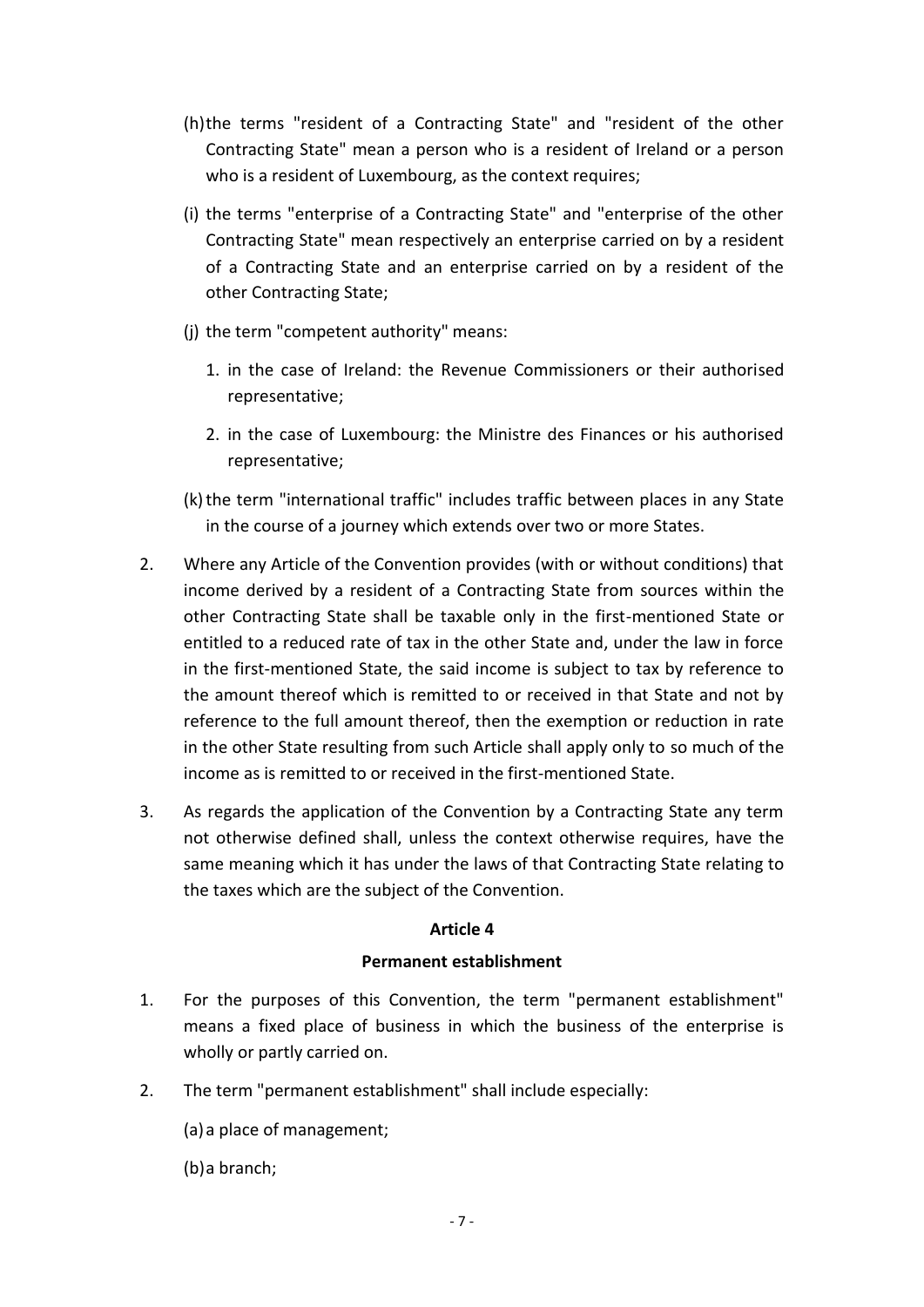- (c) an office;
- (d)a factory;
- (e)a workshop;
- (f) a mine, quarry or other place of extraction of natural resources;
- (g)a building site or construction or assembly project which exists for more than six months.
- 3. **[Modified by paragraph 3 of Article 13 of the MLI]** [The term "permanent establishment" shall not be deemed to include:
	- (a)the use of facilities solely for the purpose of storage, display or delivery of goods or merchandise belonging to the enterprise;
	- (b)the maintenance of a stock of goods or merchandise belonging to the enterprise solely for the purpose of storage, display or delivery;
	- (c)the maintenance of a stock of goods or merchandise belonging to the enterprise solely for the purpose of processing by another enterprise;
	- (d)the maintenance of a fixed place of business solely for the purpose of purchasing goods or merchandise, or for collecting information, for the enterprise;
	- (e)the maintenance of a fixed place of business solely for the purpose of advertising, for the supply of information, for scientific research or for similar activities which have a preparatory or auxiliary character, for the enterprise.]

*The following paragraph 3 of Article 13 of the MLI replaces paragraph 3 of Article 4 of this Convention:*

*ARTICLE 13 OF THE MLI – ARTIFICIAL AVOIDANCE OF PERMANENT ESTABLISHMENT STATUS THROUGH THE SPECIFIC ACTIVITY EXEMPTIONS (Option B)*

Notwithstanding [*Article 4 of the Convention*], the term "permanent establishment" shall be deemed not to include:

a) the activities specifically listed in [*paragraph 3 of Article 4 of the Convention*] as activities deemed not to constitute a permanent establishment, whether or not that exception from permanent establishment status is contingent on the activity being of a preparatory or auxiliary character, except to the extent that [*the provision*] provides explicitly that a specific activity shall be deemed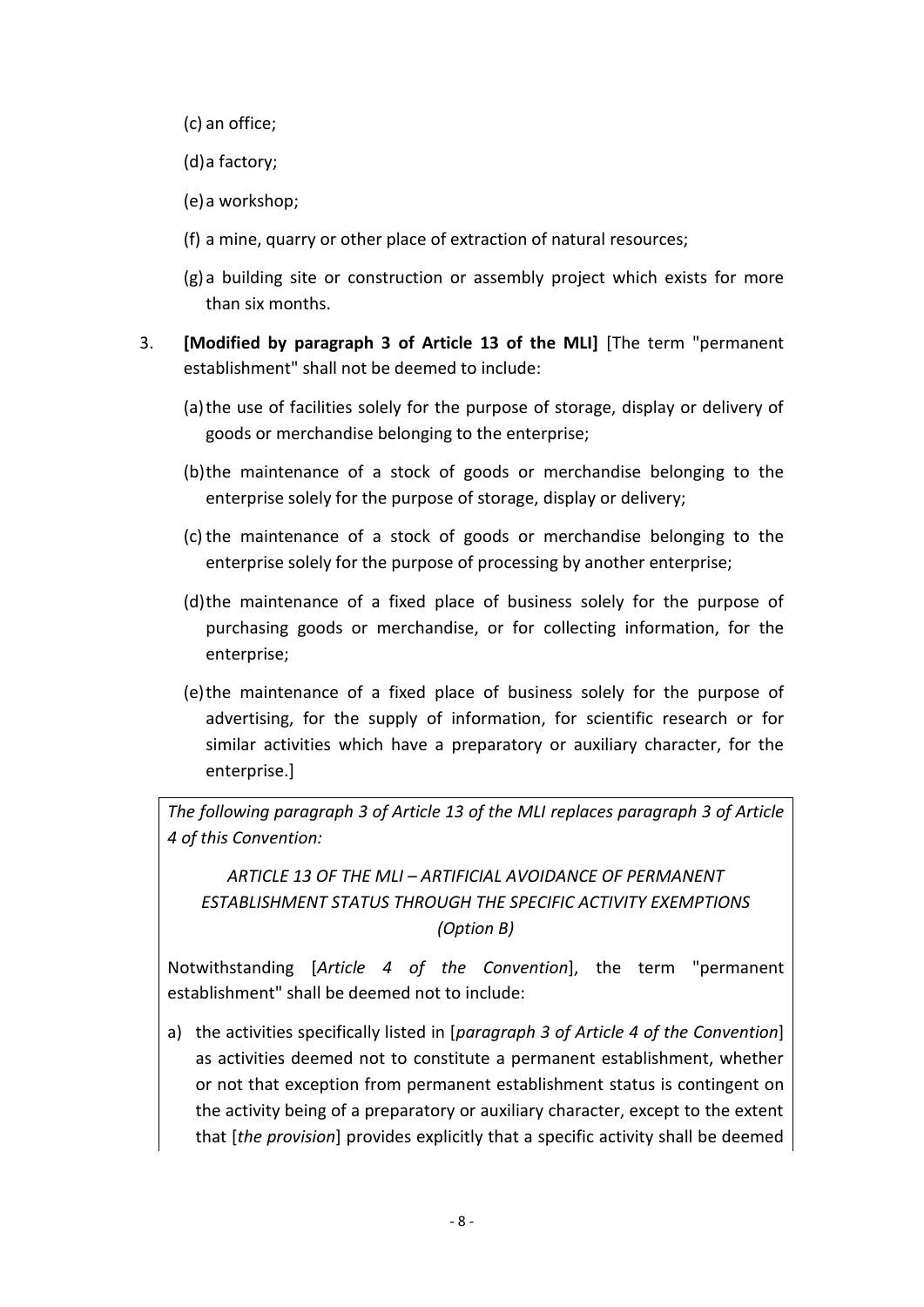not to constitute a permanent establishment provided that the activity is of a preparatory or auxiliary character;

- b) the maintenance of a fixed place of business solely for the purpose of carrying on, for the enterprise, any activity not described in subparagraph a), provided that this activity is of a preparatory or auxiliary character;
- c) the maintenance of a fixed place of business solely for any combination of activities mentioned in subparagraphs a) and b), provided that the overall activity of the fixed place of business resulting from this combination is of a preparatory or auxiliary character.
- 4. A person acting in a Contracting State on behalf of an enterprise of the other Contracting State - other than an agent of an independent status to whom paragraph 5 applies - shall be deemed to be a permanent establishment in the first-mentioned State if he has, and habitually exercises in that State, an authority to conclude contracts in the name of the enterprise, unless his activities are limited to the purchase of goods or merchandise for the enterprise.
- 5. An enterprise of a Contracting State shall not be deemed to have a permanent establishment in the other Contracting State merely because it carries on business in that other State through a broker, general commission agent or any other agent of an independent status, where such person is acting in the ordinary course of his business.
- 6. The fact that a company which is a resident of a Contracting State controls or is controlled by a company which is a resident of the other Contracting State, or which carries on business in that other State (whether through a permanent establishment or otherwise), shall not of itself constitute either company a permanent establishment of the other.

## **Chapter III - Taxation on income**

## **Article 5**

## **Income from immovable property**

- 1. Income from immovable property may be taxed in the Contracting State in which such property is situated.
- 2. The term "immovable property" shall be defined in accordance with the law of the Contracting State in which the property in question is situated. The term shall in any case include property accessory to immovable property, livestock and equipment used in agriculture and forestry, rights to which the provisions of general law respecting landed property apply, usufruct of immovable property and rights to variable or fixed payments as consideration for the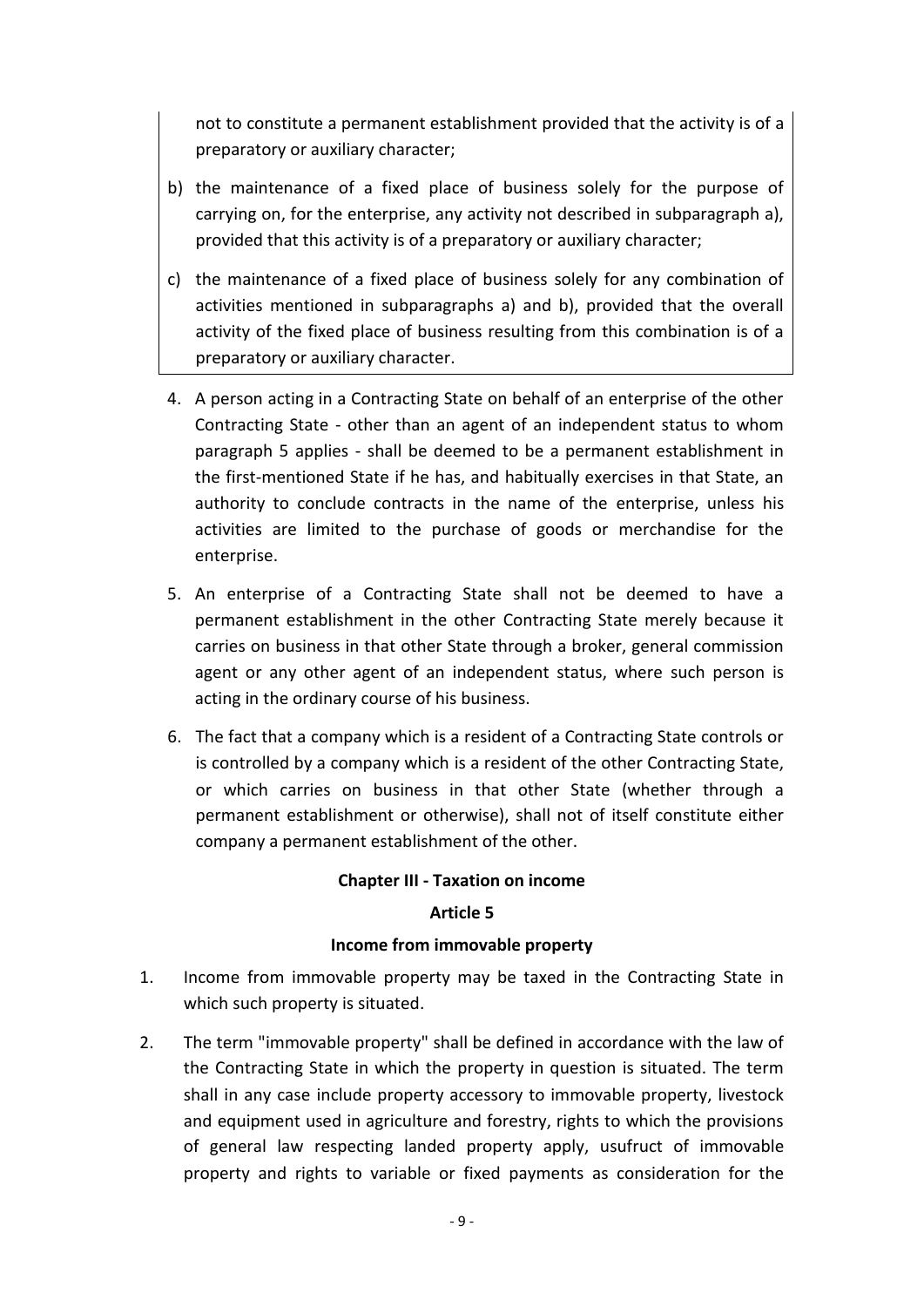working of, or the right to work, mineral deposits, sources and other natural resources; ships, boats and aircraft shall not be regarded as immovable property.

- 3. The provisions of paragraph 1 shall apply to income derived from the direct use, letting, or use in any other form of immovable property.
- 4. The provisions of paragraphs 1 and 3 shall also apply to the income from immovable property of an enterprise and to income from immovable property used for the performance of professional services.

## **Article 6**

#### **Business profits**

- 1. The profits of an enterprise of a Contracting State shall be taxable only in that State unless the enterprise carries on business in the other Contracting State through a permanent establishment situated therein. If the enterprise carries on business as aforesaid, the profits of the enterprise may be taxed in the other State but only so much of them as is attributable to that permanent establishment.
- 2. Where an enterprise of a Contracting State carries on business in the other Contracting State through a permanent establishment situated therein, there shall in each Contracting State be attributed to that permanent establishment the profits which it might be expected to make if it were a distinct and separate enterprise engaged in the same or similar activities under the same or similar conditions and dealing wholly independently with the enterprise of which it is a permanent establishment.
- 3. In the determination of the profits of a permanent establishment, there shall be allowed as deductions expenses which are incurred for the purposes of the permanent establishment including executive and general administrative expenses so incurred, whether in the State in which the permanent establishment is situated or elsewhere.
- 4. In so far as it has been customary in a Contracting State to determine the profits to be attributed to a permanent establishment on the basis of an apportionment of the total profits of the enterprise to its various parts, nothing in paragraph 2 shall preclude that Contracting State from determining the profits to be taxed by such an apportionment as may be customary; the method of apportionment adopted shall, however, be such that the result shall be in accordance with the principles laid down in this Article.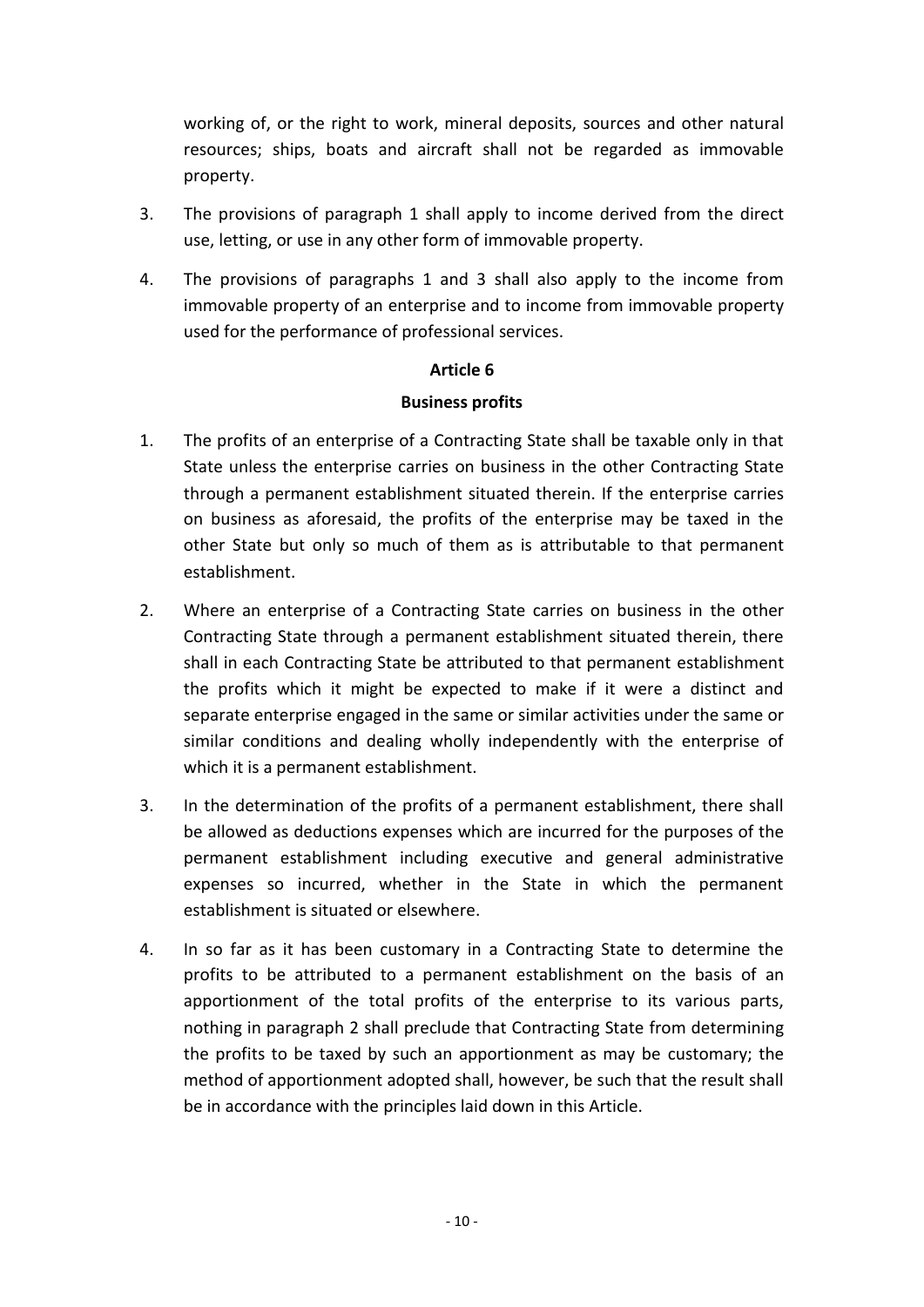- 5. No profits shall be attributed to a permanent establishment by reason of the mere purchase by that permanent establishment of goods or merchandise for the enterprise.
- 6. For the purposes of the preceding paragraphs, the profits to be attributed to the permanent establishment shall be determined by the same method year by year unless there is good and sufficient reason to the contrary.
- 7. Where profits include items of income which are dealt with separately in other Articles of this Convention, then the provisions of those Articles shall not be affected by the provisions of this Article.

## **Article 7**

## **Shipping and air transport**

Profits of an enterprise from the operation of ships or aircraft in international traffic shall be taxable only in the Contracting State in which the place of effective management of the enterprise is situated.

#### **Article 8**

## **Associated enterprises**

Where

- (a) an enterprise of a Contracting State participates directly or indirectly in the management, control or capital of an enterprise of the other Contracting State, or
- (b) the same persons participate directly or indirectly in the management, control or capital of an enterprise of a Contracting State and an enterprise of the other Contracting State,

and in either case conditions are made or imposed between the two enterprises in their commercial or financial relations which differ from those which would be made between independent enterprises, then any profits which would, but for those conditions, have accrued to one of the enterprises, but, by reason of those conditions, have not so accrued, may be included in the profits of that enterprise and taxed accordingly.

*The following paragraph 1 of Article 17 of the MLI applies and supersedes the provisions of this Convention:*

## *ARTICLE 17 OF THE MLI – CORRESPONDING ADJUSTMENTS*

Where a [*Contracting State*] includes in the profits of an enterprise of that [*Contracting State*] — and taxes accordingly — profits on which an enterprise of the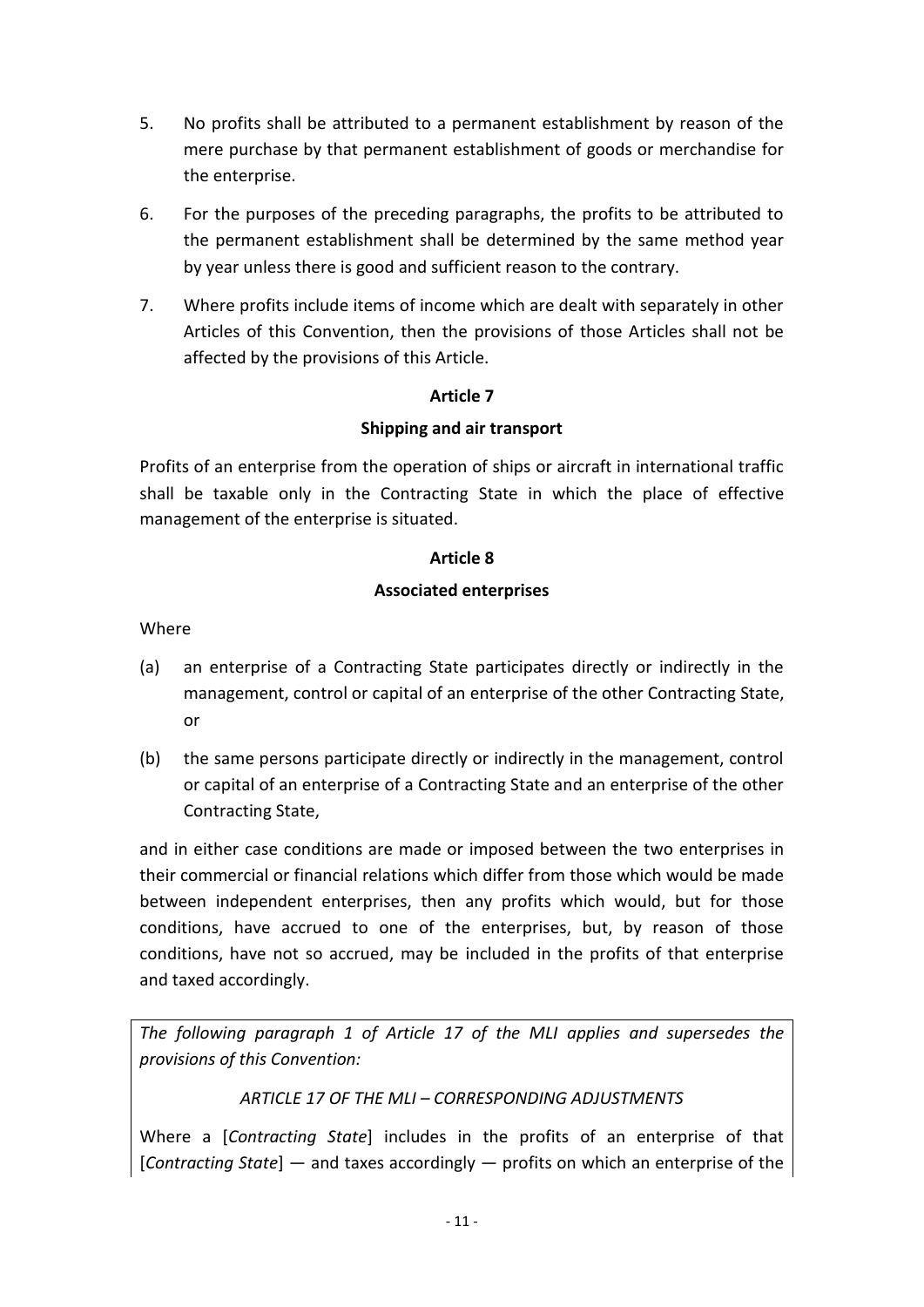other [*Contracting State*] has been charged to tax in that other [*Contracting State*] and the profits so included are profits which would have accrued to the enterprise of the first-mentioned [*Contracting State*] if the conditions made between the two enterprises had been those which would have been made between independent enterprises, then that other [*Contracting State*] shall make an appropriate adjustment to the amount of the tax charged therein on those profits. In determining such adjustment, due regard shall be had to the other provisions of [*the Convention*] and the competent authorities of the [*Contracting States*] shall if necessary consult each other.

## **Article 9**

## **Dividends**

- 1. Dividends paid by a company which is a resident of a Contracting State to a resident of the other Contracting State may be taxed in that other State.
- 2. However, such dividends may also be taxed in the Contracting State of which the company paying the dividends is a resident, and according to the law of that State, but the tax so charged shall be limited pursuant to the provisions of subparagraphs (a) and (b):
	- (a)dividends paid by a company which is a resident of Ireland to a resident of Luxembourg shall be exempt from Irish sur-tax;
	- (b)dividends paid by a company which is a resident of Luxembourg to a resident of Ireland may be taxed in Luxembourg, but the tax so charged shall not exceed:
		- (i) 5 percent of the gross amount of the dividends if the recipient is a company (excluding a partnership) which controls directly at least 25 percent of the voting power in the company paying the dividends;
		- (ii) in all other cases, 15 percent of the gross amount of the dividends.
- 3. The term "dividends" as used in this Article means income from shares, "jouissance" shares or "jouissance" rights, mining shares, founders' shares or other rights, not being debt-claims, participating in profits as well as income from other corporate rights assimilated to income from shares by the taxation law of the State of which the company making the distribution is a resident and, in the case of Luxembourg, the income derived by a sleeping partner from his participation as such.
- 4. The provisions of paragraphs 1 and 2 shall not apply if the recipient of the dividends, being a resident of a Contracting State, has in the other Contracting State, of which the company paying the dividends is a resident, a permanent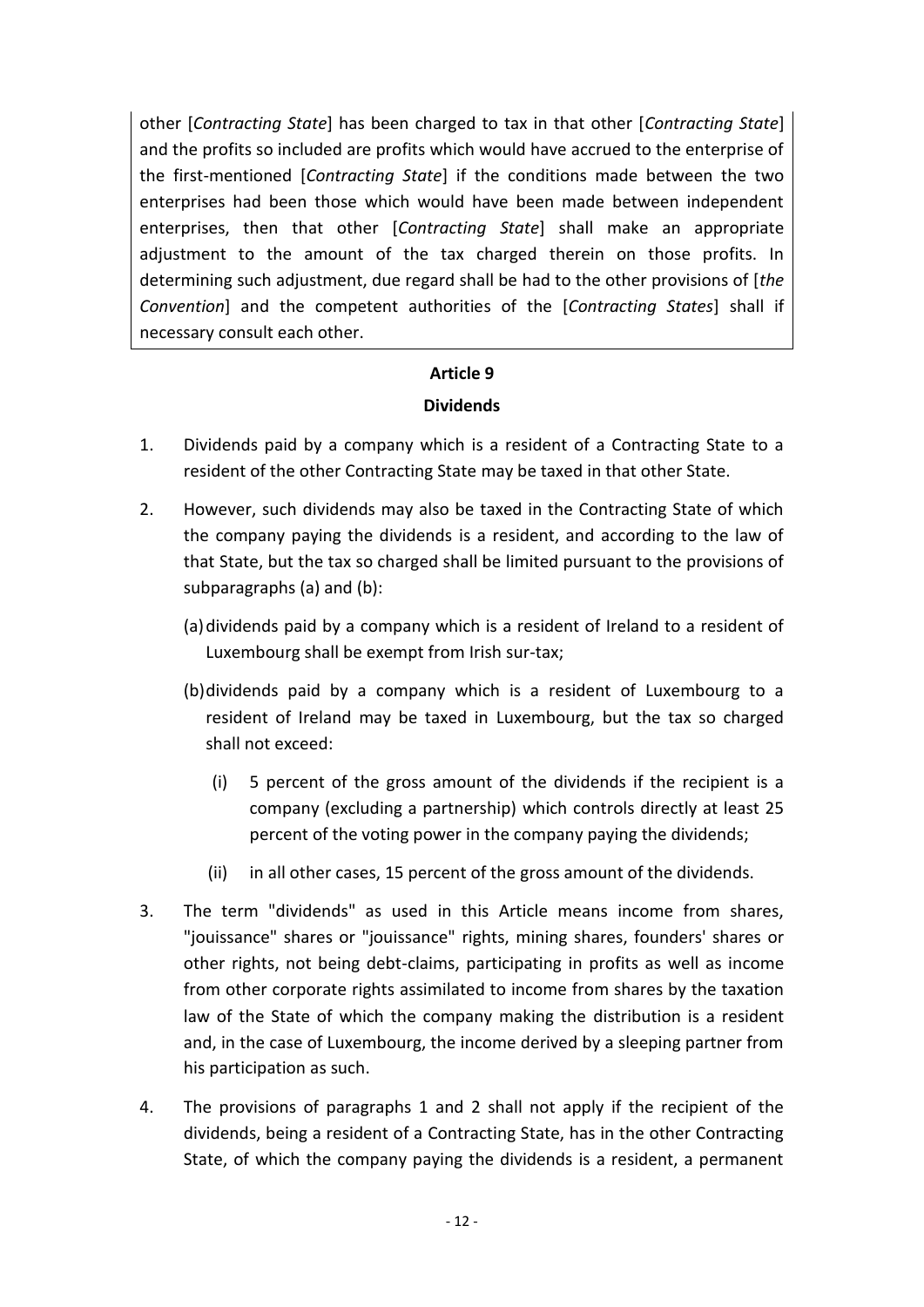establishment with which the holding by virtue of which the dividends are paid is effectively connected. In such a case, the dividends shall remain taxable in that other State according to its own law, due regard being had to the other provisions of this Convention.

5. Where a company which is a resident of a Contracting State derives profits or income from the other Contracting State, that other State may not impose any tax on the dividends paid by the company to persons who are not residents of that other State, or subject the company's undistributed profits to a tax on undistributed profits, even if the dividends paid or the undistributed profits consist wholly or partly of profits or income arising in such other State.

## **Article 10**

#### **Interest**

- 1. Interest derived by a resident of a Contracting State from sources within the other Contracting State shall be taxable only in the first-mentioned State.
- 2. The term "interest" as used in this Article means income from Government securities, bonds or debentures, whether or not secured by mortgage and whether or not carrying a right to participate in profits, and debt-claims of every kind as well as all other income assimilated by the taxation law of the State in which the income arises to income from money lent.
- 3. The provisions of paragraph 1 shall not apply if the recipient of the interest, being a resident of a Contracting State, has in the other Contracting State in which the interest arises a permanent establishment with which the debt-claim from which the interest arises is effectively connected. In such a case, the interest shall remain taxable in that other Contracting State according to its own law, due regard being had to the other provisions of this Convention.
- 4. Where, owing to a special relationship between the payer and the recipient or between both of them and some other person, the amount of the interest paid, having regard to the debt-claim for which it is paid, exceeds the amount which would have been agreed upon by the payer and the recipient in the absence of such relationship, the provisions of this Article shall apply only to the last-mentioned amount. In that case, the excess part of the payments shall remain taxable according to the law of each Contracting State, due regard being had to the other provisions of this Convention.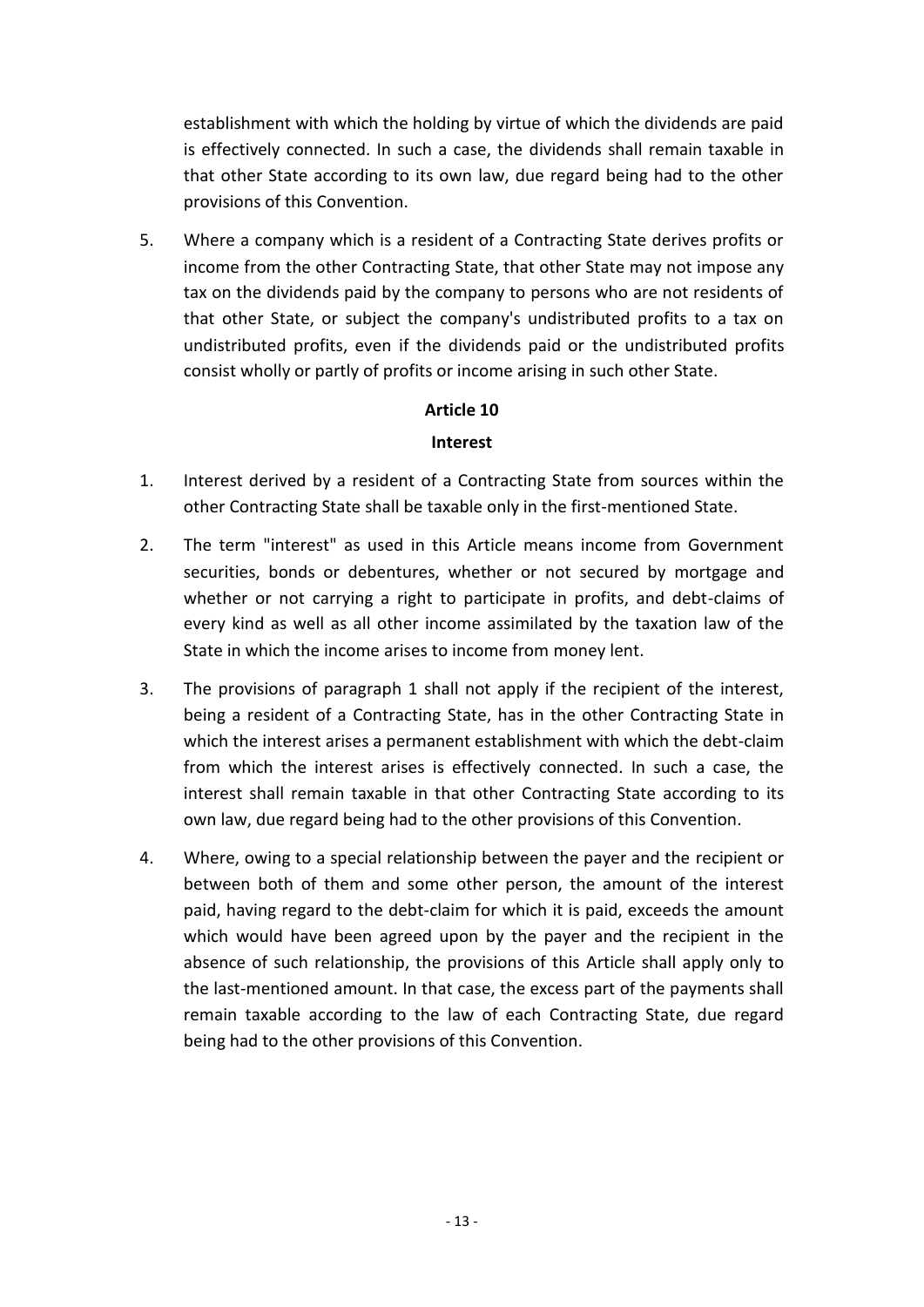## **Article 11**

#### **Royalties**

- 1. Royalties derived by a resident of a Contracting State from sources within the other Contracting State shall be taxable only in the first-mentioned State.
- 2. The term "royalties" as used in this Article means payments of any kind received as a consideration for the use of, or the right to use, any copyright of literary, artistic or scientific work (including cinematographic films or tapes for radio or television broadcasting), any patent, trademark, design or model, plan, secret formula or process, or for the use of, or the right to use, industrial, commercial, or scientific equipment, or for information concerning industrial, commercial or scientific experience.
- 3. The provisions of paragraph 1 shall not apply if the recipient of the royalties, being a resident of a Contracting State, has in the other Contracting State in which the royalties arise a permanent establishment with which the right or property giving rise to the royalties is effectively connected. In such a case, the royalties shall remain taxable in that other Contracting State according to its own law, due regard being had to the other provisions of this Convention.
- 4. Where, owing to a special relationship between the payer and the recipient or between both of them and some other person, the amount of the royalties paid, having regard to the use, right or information for which they are paid, exceeds the amount which would have been agreed upon by the payer and the recipient in the absence of such relationship, the provisions of this Article shall apply only to the last-mentioned amount. In that case, the excess part of the payment shall remain taxable according to the law of each Contracting State, due regard being had to the other provisions of this Convention.

# **Article 12**

# **Capital gains**

- 1. Gains from the alienation of immovable property, as defined in paragraph 2 of Article 5, may be taxed in the Contracting State in which such property is situated.
- 2. Gains from the alienation of movable property forming part of the business property of a permanent establishment which an enterprise of a Contracting State has in the other Contracting State or of movable property pertaining to a fixed base available to a resident of a Contracting State in the other Contracting State for the purpose of performing professional services, including such gains from the alienation of such a permanent establishment (alone or together with the whole enterprise) or of such a fixed base, may be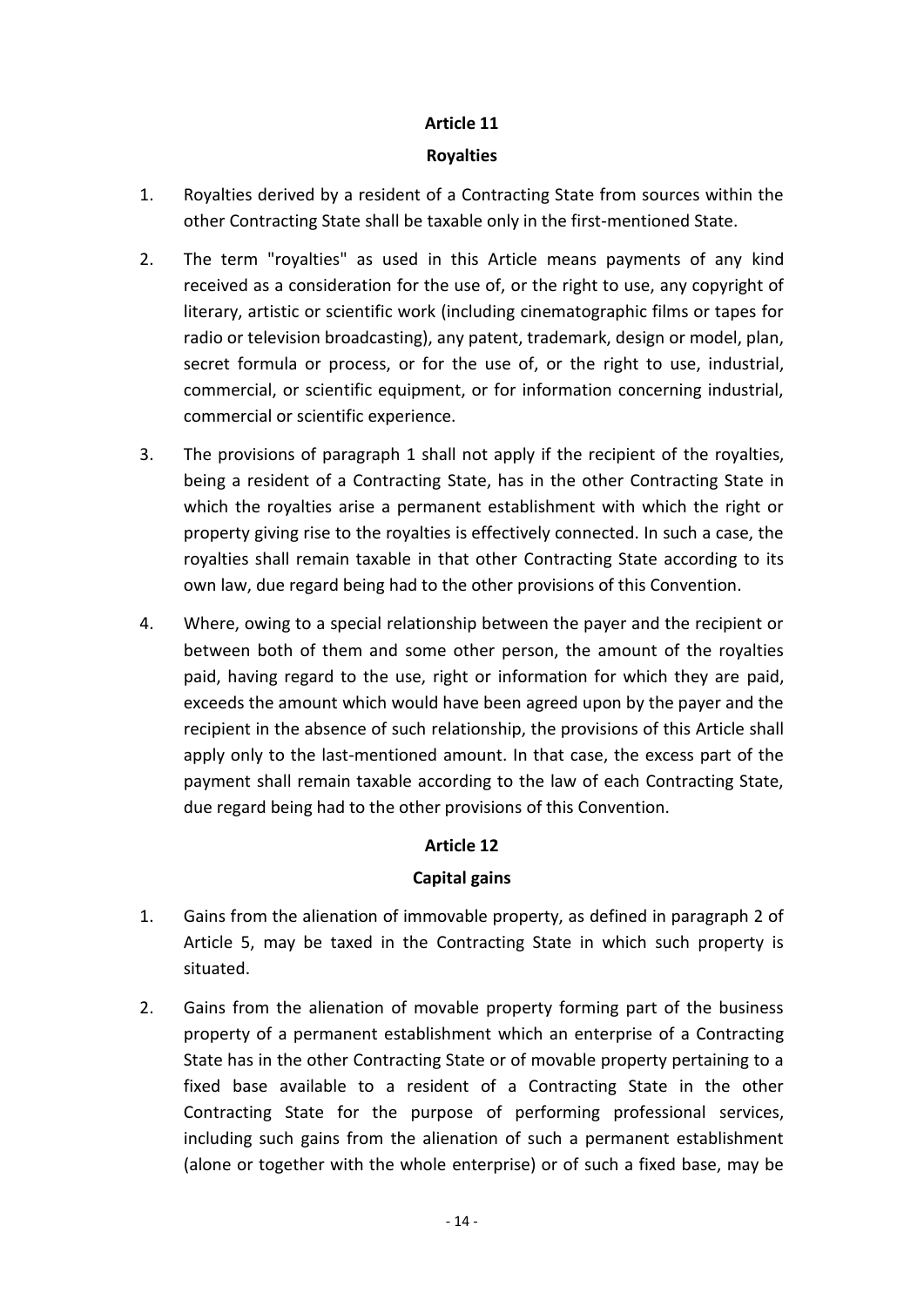taxed in the other State. However, gains from the alienation of movable property of the kind referred to in paragraph 3 of Article 22 shall be taxable only in the Contracting State in which such movable property is taxable according to the said Article.

3. Gains from the alienation of any property other than those mentioned in paragraphs 1 and 2, shall be taxable only in the Contracting State of which the alienator is a resident.

## **Article 13**

#### **Independent personal services**

- 1. Income derived by a resident of a Contracting State in respect of professional services or other independent activities of a similar character shall be taxable only in that State unless he has a fixed base regularly available to him in the other Contracting State for the purpose of performing his activities. If he has a fixed base, the income may be taxed in the other Contracting State but only so much of it as is attributable to that fixed base.
- 2. The term "professional services" includes, especially, independent scientific, literary, artistic, educational or teaching activities as well as the independent activities of physicians, lawyers, engineers, architects, dentists, and accountants.

## **Article 14**

## **Dependent personal services**

- 1. Subject to the provisions of Articles 15, 17, 18, 19 and 20, salaries, wages and other similar remuneration derived by a resident of a Contracting State in respect of an employment shall be taxable only in that State unless the employment is exercised in the other Contracting State. If the employment is so exercised, such remuneration as is derived therefrom may be taxed in that other State.
- 2. Notwithstanding the provisions of paragraph 1, an individual who in the course of a sojourn in a Contracting State exercises an employment in that State, and who is, or who immediately prior to such sojourn was, a resident of the other Contracting State, shall be taxable only in the last-mentioned State in respect of the remuneration from that employment if:
	- (a)he is present in the first-mentioned State for a period or periods not exceeding in the aggregate 183 days in the fiscal year concerned, and
	- (b)the remuneration is paid by, or on behalf of, an employer who is not a resident of the first-mentioned State, and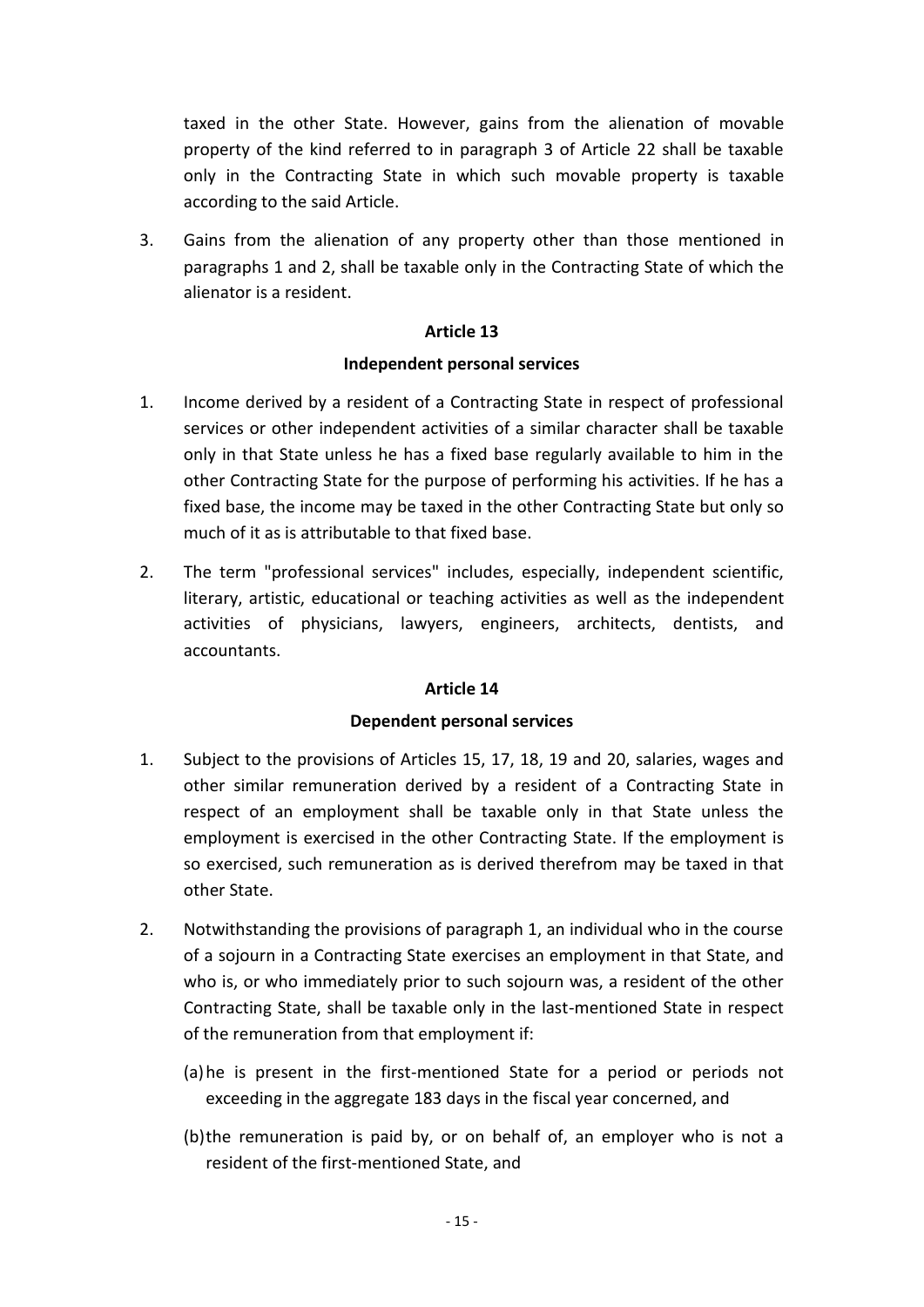- $(c)$  the remuneration is not borne by a permanent establishment or a fixed base which the employer has in the first-mentioned State.
- 3. Notwithstanding the preceding provisions of this Article remuneration in respect of an employment exercised aboard a ship or aircraft in international traffic may be taxed in the Contracting State in which the place of effective management of the enterprise is situated.

#### **Article 15**

#### **Directors**

Directors' fees and similar payments derived by a resident of a Contracting State in his capacity as a member of the board of directors of a company which is a resident of the other Contracting State may be taxed in that other State. In relation to remuneration of a director of a company derived from the company in respect of the discharge of day-to-day functions of a managerial or technical nature, the provisions of Article 14 shall apply as if that remuneration were remuneration of an employee in respect of an employment and as if references to "employer" were references to the company.

#### **Article 16**

## **Artistes and athletes**

Notwithstanding the provisions of Articles 13 and 14, income derived by public entertainers, such as theatre, motion picture, radio, or television artistes, and musicians, and by athletes, from their personal activities as such may be taxed in the Contracting State in which these activities are exercised.

## **Article 17**

#### **Pensions**

Subject to the provisions of paragraph 1 of Article 18, pensions and other similar remuneration paid to a resident of a Contracting State in consideration of past employment shall be taxable only in that State.

## **Article 18**

#### **Governmental functions**

1. Remuneration, including pensions, paid by, or out of funds created by, a Contracting State or a political subdivision or a local authority thereof to any individual in respect of services rendered to that State or subdivision or local authority thereof in the discharge of functions of a governmental nature shall be taxable only in that State. This provision shall not apply if the individual is a national of the other Contracting State without being also a national of the first-mentioned State.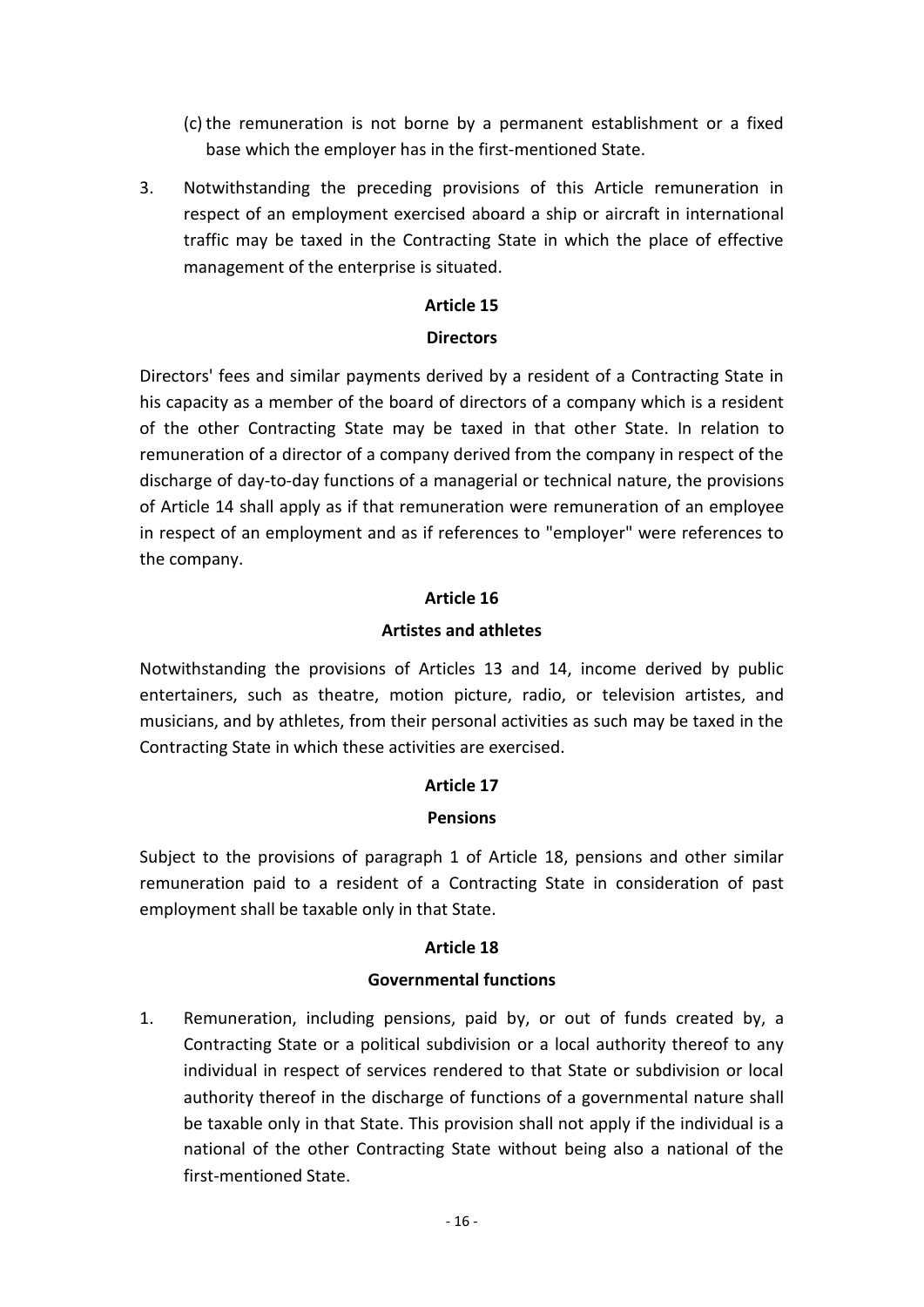2. The provisions of Articles 14, 15 and 17 shall apply to remuneration or pensions in respect of services rendered in connection with any trade or business carried on by one of the Contracting States or a political subdivision or a local authority thereof.

## **Article 19**

#### **Professors, teachers and researchers**

An individual who sojourns in one of the Contracting States for a period not exceeding two years, for the purpose of teaching or of carrying out advanced study or research at a university, research institute, college, school or other educational establishment in that State and who immediately prior to such sojourn was a resident of the other Contracting State, shall not be taxed in the first-mentioned State in respect of any payments which he receives for such activity.

#### **Article 20**

#### **Students and apprentices**

- 1. Payments which a student or business apprentice who is, or who immediately before visiting a Contracting State was, a resident of the other Contracting State and who is present in the first-mentioned State solely for the purpose of his education or training receives for the purpose of his maintenance, education or training shall not be taxed in that first-mentioned State, provided that such payments are made to him from sources outside that State.
- 2. Remuneration which a student or business apprentice who is, or who immediately before visiting a Contracting State was, a resident of the other Contracting State derives from an employment which he exercises in the firstmentioned State for a period or periods not exceeding in the aggregate 183 days in the fiscal year concerned, in order to acquire practical experience directly related to his studies or training, shall not be taxed in that firstmentioned State.

#### **Article 21**

## **Income not expressly mentioned**

Items of income arising in a Contracting State to a resident of the other Contracting State which are not expressly mentioned in the foregoing Articles of this Convention shall be taxable only in that other State.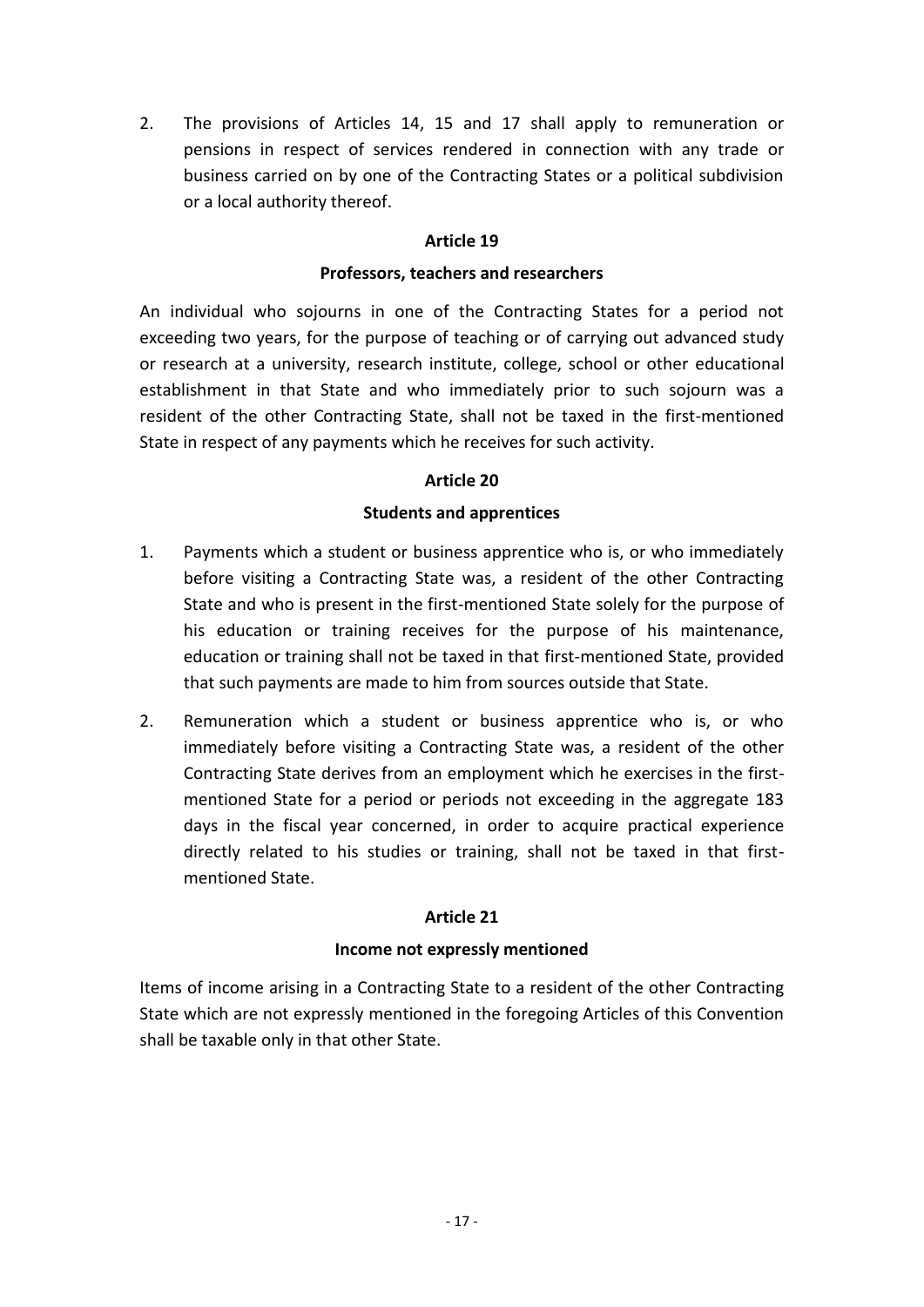## **Chapter IV - Taxation of capital**

#### **Article 22**

#### **Capital**

- 1. Capital represented by immovable property, as defined in paragraph 2 of Article 5, may be taxed in the Contracting State in which such property is situated.
- 2. Capital represented by movable property forming part of the business property of a permanent establishment of an enterprise, or by movable property pertaining to a fixed base used for the performance of professional services, may be taxed in the Contracting State in which the permanent establishment or fixed base is situated.
- 3. Ships and aircraft operated in international traffic and movable property pertaining to the operation of such ships and aircraft shall be taxable only in the Contracting State in which the place of effective management of the enterprise is situated.
- 4. All other elements of capital of a resident of a Contracting State shall be taxable only in that State.

#### **Chapter V - Methods for elimination of double taxation**

#### **Article 23**

- 1. The laws of the Contracting States shall continue to govern the taxation of income arising in either of the Contracting States except where express provision to the contrary is made in this Convention. Where income is subject to tax in both Contracting States, relief from double taxation shall be given in accordance with the following paragraphs of this Article.
- 2. Subject to the provisions of the law of Ireland regarding the allowance as a credit against Irish tax of tax payable in a territory outside Ireland, Luxembourg tax payable under the laws of Luxembourg and in accordance with this Convention, whether directly or by deduction, in respect of income from sources within Luxembourg, shall be allowed as a credit against any Irish tax payable in respect of that income. Where such income is an ordinary dividend paid by a company which is a resident of Luxembourg the credit shall take into account (in addition to any Luxembourg tax deducted from or imposed on such dividend) the Luxembourg tax payable by the company in respect of its profits; and, where it is a dividend paid on participating preference shares and representing both a dividend at the fixed rate to which the shares are entitled and an additional participation in profits, the Luxembourg tax so payable by the company shall likewise be taken into account in so far as the dividend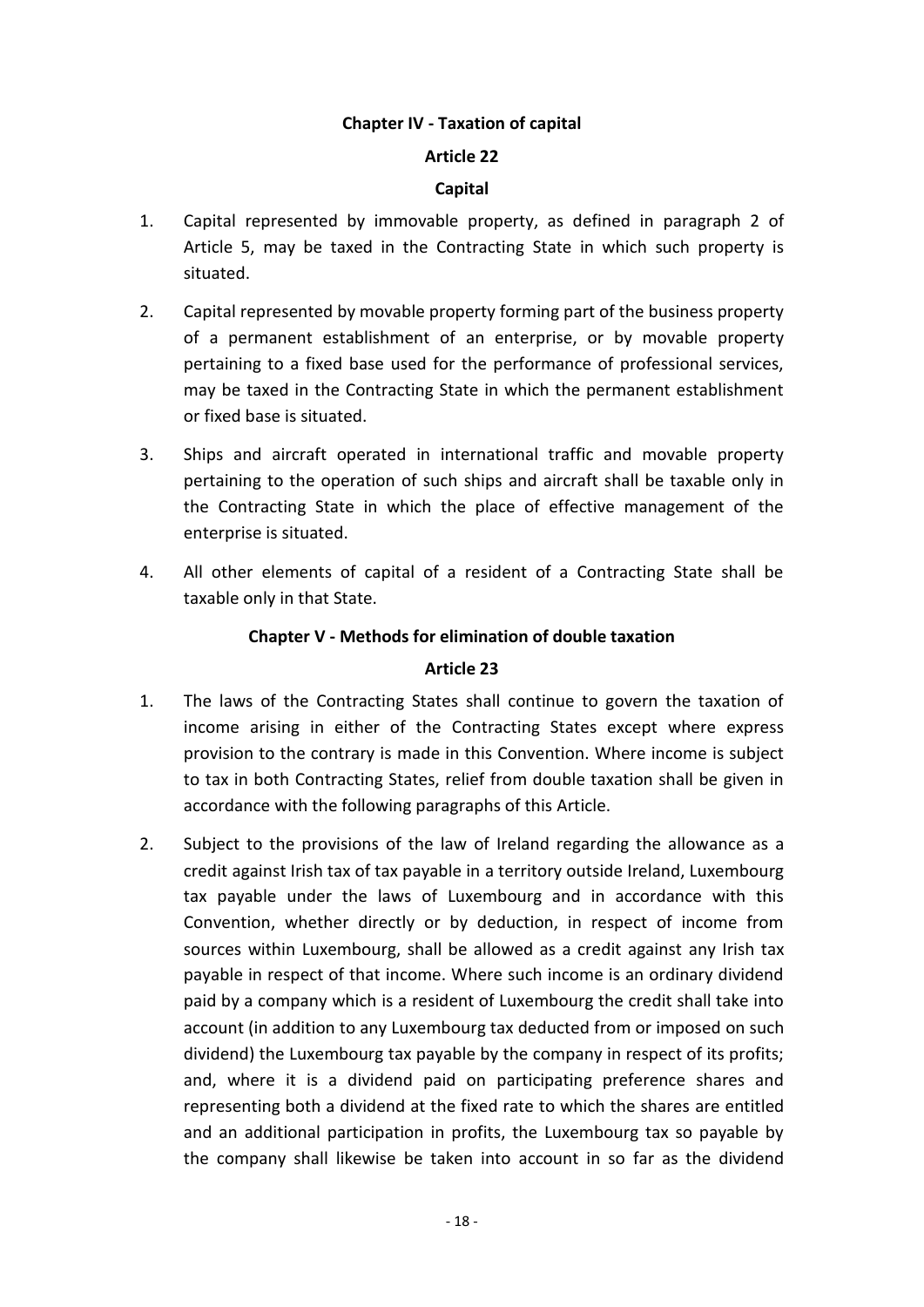exceeds that fixed rate. For the purpose of this paragraph the term "Luxembourg tax" shall not include communal trade tax (l'impôt commercial communal) computed on a basis other than profits or capital tax (l'impôt sur la fortune).

3. (a)Where a resident of Luxembourg derives income or owns capital which, in accordance with the provisions of this Convention, may be taxed in Ireland either directly or by deduction, Luxembourg shall, subject to the provisions of subparagraphs (b) and (c) of this paragraph, exempt such income or capital from Luxembourg tax but may, in calculating tax on the remaining income or capital of that person, apply the rate of tax which would have been applicable if the exempted income or capital had not been so exempted.

*The following paragraph 2 of Article 5 of the MLI applies to subparagraph (a) of paragraph 3 of Article 23 of this Convention with respect to the residents of Luxembourg:*

# *ARTICLE 5 OF THE MLI – APPLICATION OF METHODS FOR ELIMINATION OF DOUBLE TAXATION (Option A)*

[*Subparagraph (a) of paragraph 3 of Article 23 of the Convention*] shall not apply where [*Ireland*] applies the provisions of [*the Convention*] to exempt income derived or capital owned by a resident of [*Luxembourg*] from tax or to limit the rate at which such income or capital may be taxed. In the latter case, [*Luxembourg*] shall allow as a deduction from the tax on the income or capital of that resident an amount equal to the tax paid in [*Ireland*]. Such deduction shall not, however, exceed that part of the tax, as computed before the deduction is given, which is attributable to such items of income or capital which may be taxed in [*Ireland*].

- (b)Dividends paid by a company which is a resident of Ireland to a company which is a resident of Luxembourg shall be exempt from Luxembourg tax if the company receiving the dividends controls directly at least 25 percent of the voting power in the company paying the dividends.
- (c) Dividends paid by a company which is a resident of Ireland to a resident of Luxembourg, not being a company which is exempt from Luxembourg tax under the provisions of subparagraph (b) of this paragraph, may be taxed in Luxembourg, but such tax shall not be charged on an amount which exceeds the net amount of the dividend, and the amount of Luxembourg tax charged on that net amount shall be reduced by a sum equal to 15 percent of that net amount.

For the purposes of this subparagraph the "net amount of the dividend" means: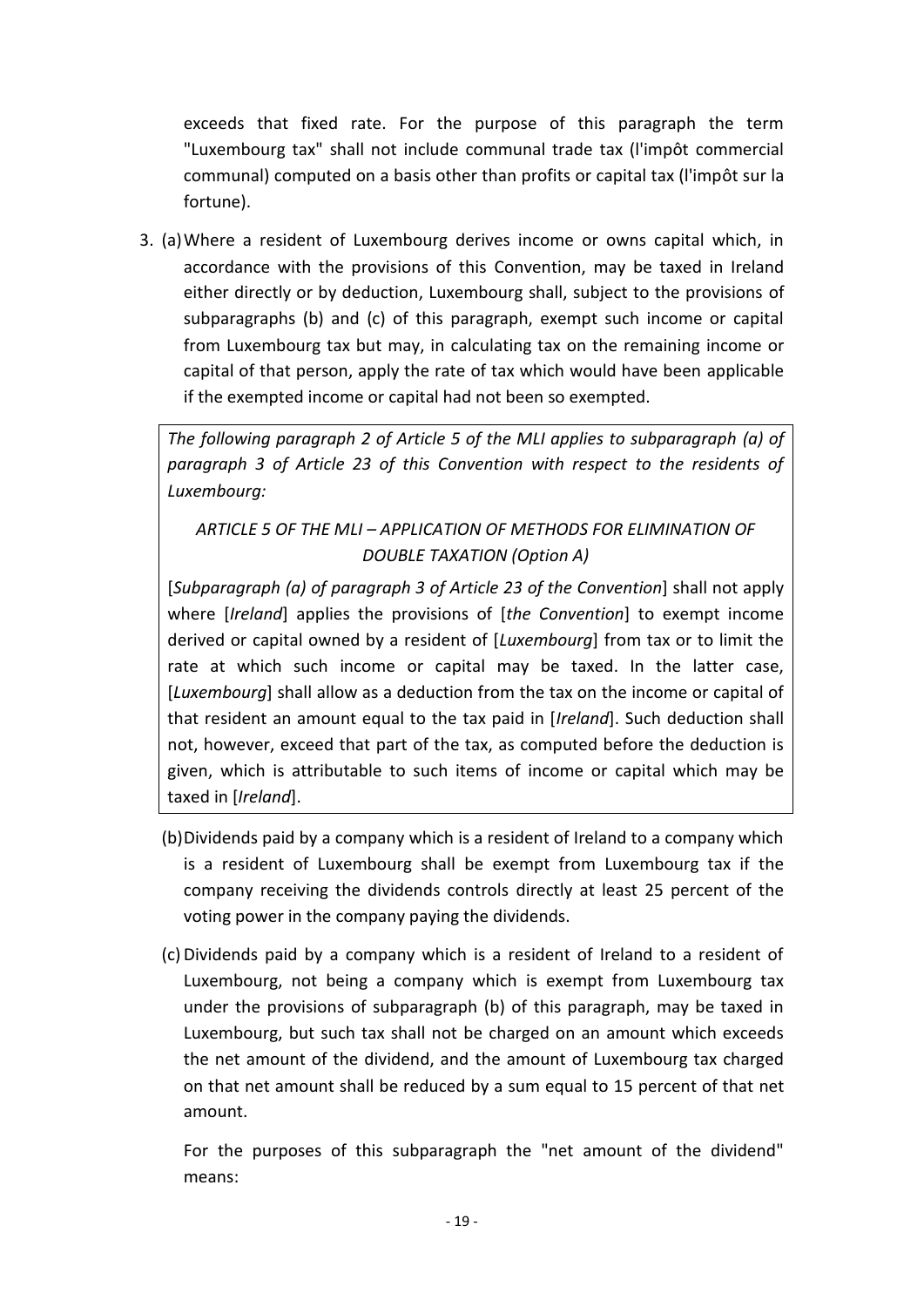- (i) in the case of a dividend paid out of profits which have been wholly or partly relieved from Irish income tax for a limited period of time, the amount of the dividend which would have remained after deduction of Irish income tax if the said profits had not been so relieved;
- (ii) in any other case, the net amount of the dividend after deduction of Irish income tax.
- 4. In the case of an individual who is resident in Ireland for the purpose of Irish tax and is also resident in Luxembourg for the purposes of Luxembourg tax, the provisions of paragraph 2 shall apply in relation to income which that person derives from sources within Luxembourg, and the provisions of paragraph 3 shall apply in relation to income which that person derives from sources within Ireland. If such person derives income from sources outside both Ireland and Luxembourg, tax may be imposed on that income in both Contracting States (subject to the laws in force in the Contracting States and to any Convention which may exist between either of the Contracting States and the territory from which the income is derived) but the Luxembourg tax on any part of that income which is subjected to tax in both Contracting States shall be limited to tax on one-half of such part and the Irish tax on such part shall be reduced by a credit, in accordance with paragraph 2, in respect of the Luxembourg tax so computed.

For the purposes of this paragraph, income derived from sources in the United Kingdom shall be deemed to be income from sources in Ireland if such income is not subject to United Kingdom tax.

5. For the purposes of this Article, profits or remuneration arising from the exercise of a profession or employment in a Contracting State shall be deemed to be income from sources within that Contracting State, and the service of an individual whose services are wholly or mainly performed in ships or aircraft operated by a resident of a Contracting State shall be deemed to be performed in that Contracting State.

## **Chapter VI - Special provisions**

## **Article 24**

## **Personal allowances for non-residents**

1. Individuals who are residents of Luxembourg shall be entitled to the same personal allowances, reliefs and reductions for the purposes of Irish tax as Irish citizens who are not resident in Ireland.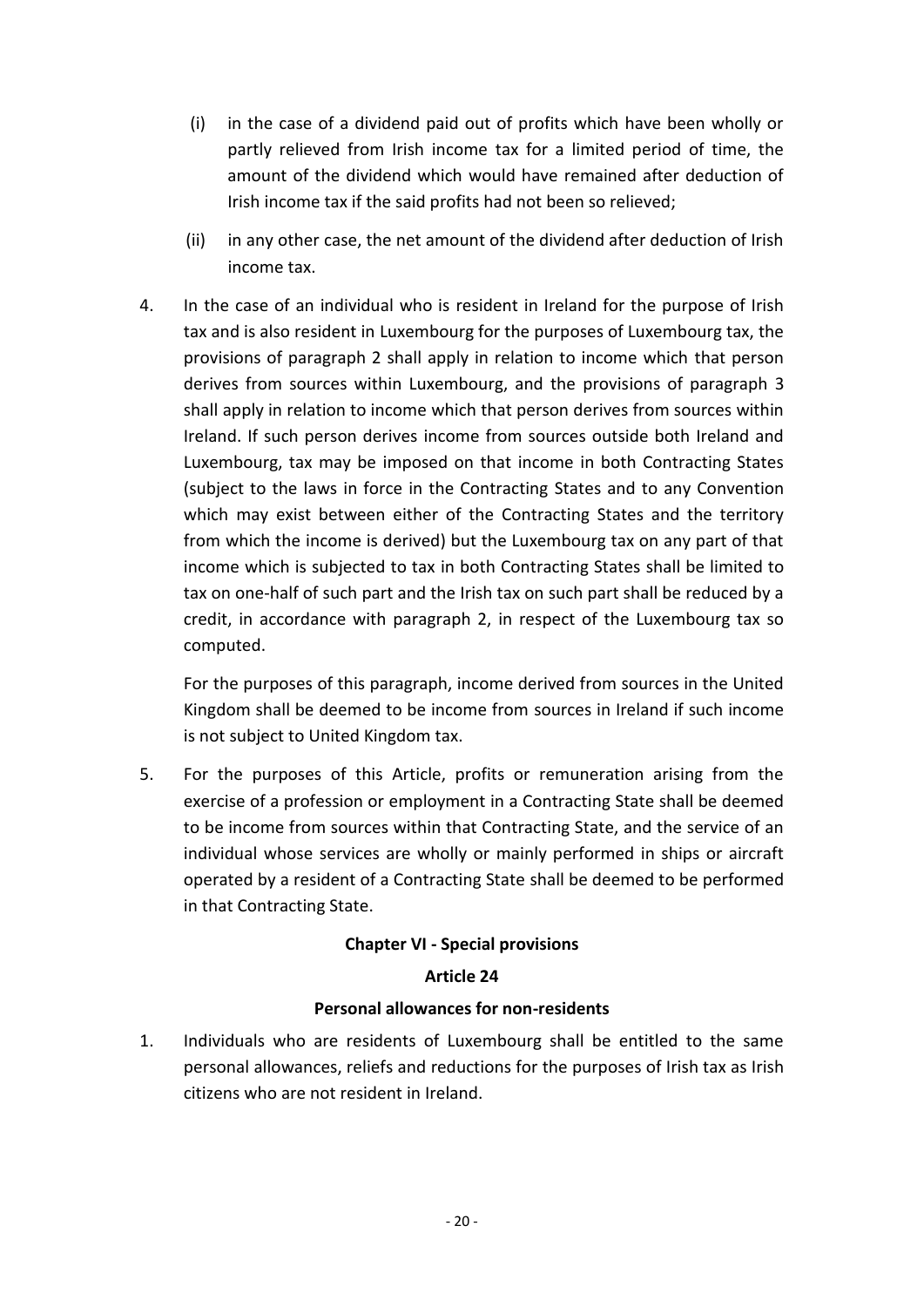2. Individuals who are residents of Ireland shall be entitled to the same personal allowances, reliefs and reductions for the purposes of Luxembourg tax to those to which Luxembourg nationals not resident in Luxembourg may be entitled.

## **Article 25**

#### **Non-discrimination**

- 1. The nationals of a Contracting State shall not be subjected in the other Contracting State to any taxation or any requirement connected therewith which is other or more burdensome than the taxation and connected requirements to which nationals of that other State in the same circumstances are or may be subjected.
- 2. The term "nationals" means:
	- (i) in relation to Ireland, all citizens of Ireland and all legal persons, partnerships and associations deriving their status as such from the law in force in Ireland,
	- (ii) in relation to Luxembourg, all individuals possessing the nationality of Luxembourg and all legal persons, partnerships and associations deriving their status as such from the law in force in Luxembourg.
- 3. The taxation on a permanent establishment which an enterprise of a Contracting State has in the other Contracting State shall not be less favourably levied in that other State than the taxation levied on enterprises of that other State carrying on the same activities.

This provision shall not be construed as obliging a Contracting State to grant to residents of the other Contracting State any personal allowances, reliefs and reductions for taxation purposes on account of civil status or family responsibilities which it grants to its own residents.

- 4. Enterprises of a Contracting State, the capital of which is wholly or partly owned or controlled, directly or indirectly, by one or more residents of the other Contracting State, shall not be subjected in the first-mentioned Contracting State to any taxation or any requirement connected therewith which is other or more burdensome than the taxation and connected requirements to which other similar enterprises of that first-mentioned State are or may be subjected.
- 5. The provisions of this Article shall not be construed as obliging Ireland to grant to any company other than a company incorporated in Ireland and resident therein for the purposes of income tax, any relief or exemption allowed in accordance with the provisions of: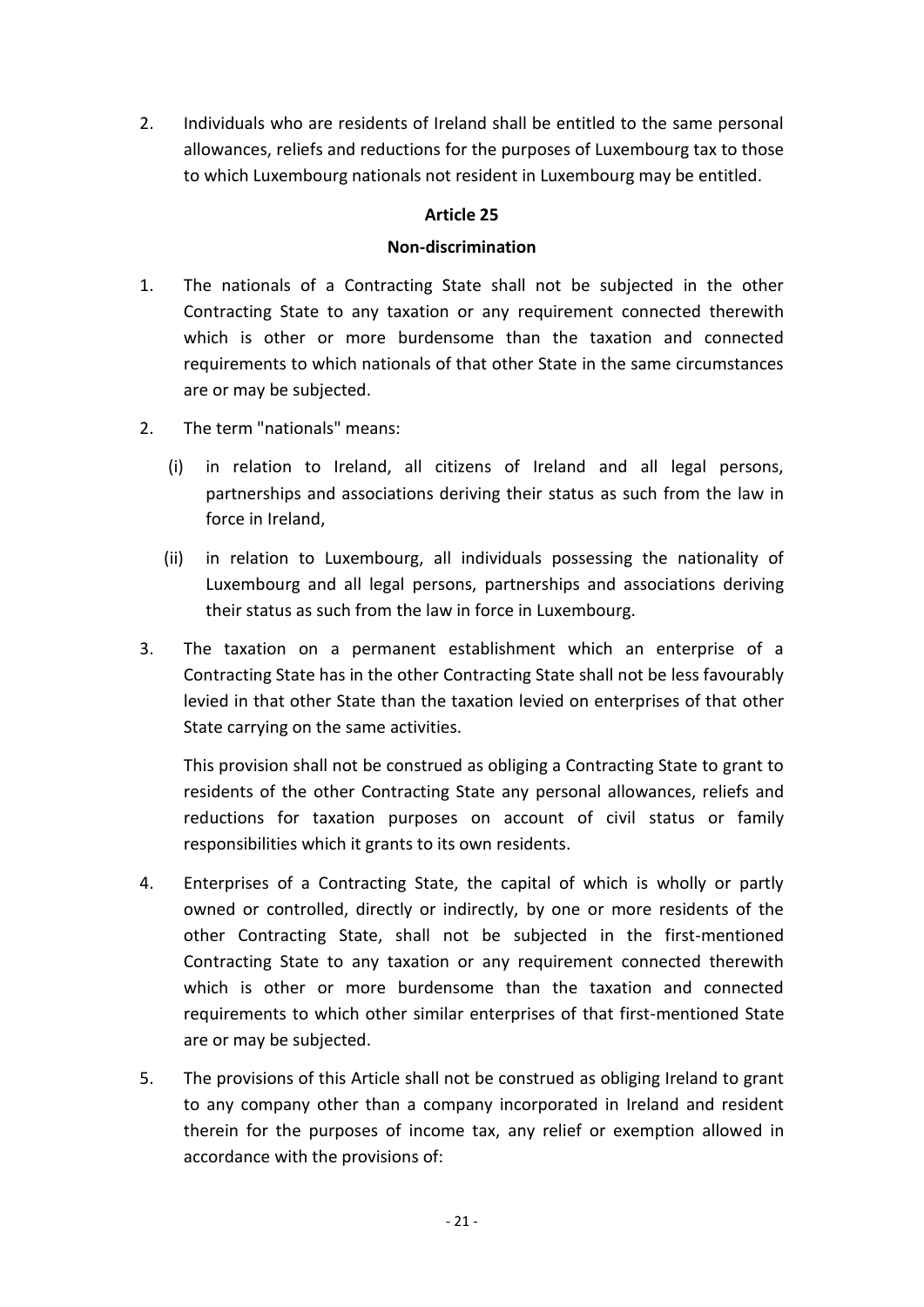- (i) the Finance (Profits of Certain Mines) (Temporary Relief from Taxation) Act, 1956 (No. 8 of 1956), as subsequently amended, or
- (ii) Part II of the Finance (Miscellaneous Provisions) Act, 1956 (No. 47 of 1956), as subsequently amended, or
- (iii) Chapter II or Chapter III of Part XXV of the Income Tax Act, 1967 (No. 6 of 1967), as subsequently amended.
- 6. In this Article the term "taxation" means taxes of every kind and description.

#### **Article 26**

#### **Mutual agreement procedure**

1. **[Replaced by the first sentence of paragraph 1 of Article 16 of the MLI]** [Where a resident of a Contracting State considers that the actions of one or both of the Contracting States result or will result for him in taxation not in accordance with this Convention, he may, notwithstanding the remedies provided by the national laws of those States, present his case to the competent authority of the Contracting State of which he is a resident.]

*The following first sentence of paragraph 1 of Article 16 of the MLI replaces paragraph 1 of Article 26 of this Convention:<sup>1</sup>*

*ARTICLE 16 OF THE MLI – MUTUAL AGREEMENT PROCEDURE*

Where a person considers that the actions of one or both of the [*Contracting States*] result or will result for that person in taxation not in accordance with the provisions of [*this Convention*], that person may, irrespective of the remedies provided by the domestic law of those [*Contracting States*], present the case to the competent authority of either [*Contracting State*].

*The following second sentence of paragraph 1 of Article 16 of the MLI applies and supersedes the provisions of this Convention:<sup>2</sup>*

*ARTICLE 16 OF THE MLI – MUTUAL AGREEMENT PROCEDURE*

The case must be presented within three years from the first notification of the action resulting in taxation not in accordance with the provisions of [*the Convention*].

<u>.</u>

 $^1$  In accordance with paragraph 4 of Article 35 of the MLI, Article 16 of the MLI has effect with respect to this Convention for a case presented to the competent authority of a *Contracting State* on or after 1 August 2019, except for cases that were not eligible to be presented as of that date under the Convention prior to its modification by the MLI, without regard to the taxable

period to which the case relates.<br><sup>2</sup> In accordance with paragraph 4 of Article 35 of the MLI, Article 16 of the MLI has effect with respect to this Convention for a case presented to the competent authority of a *Contracting State* on or after 1 August 2019, except for cases that were not eligible to be presented as of that date under the Convention prior to its modification by the MLI, without regard to the taxable period to which the case relates.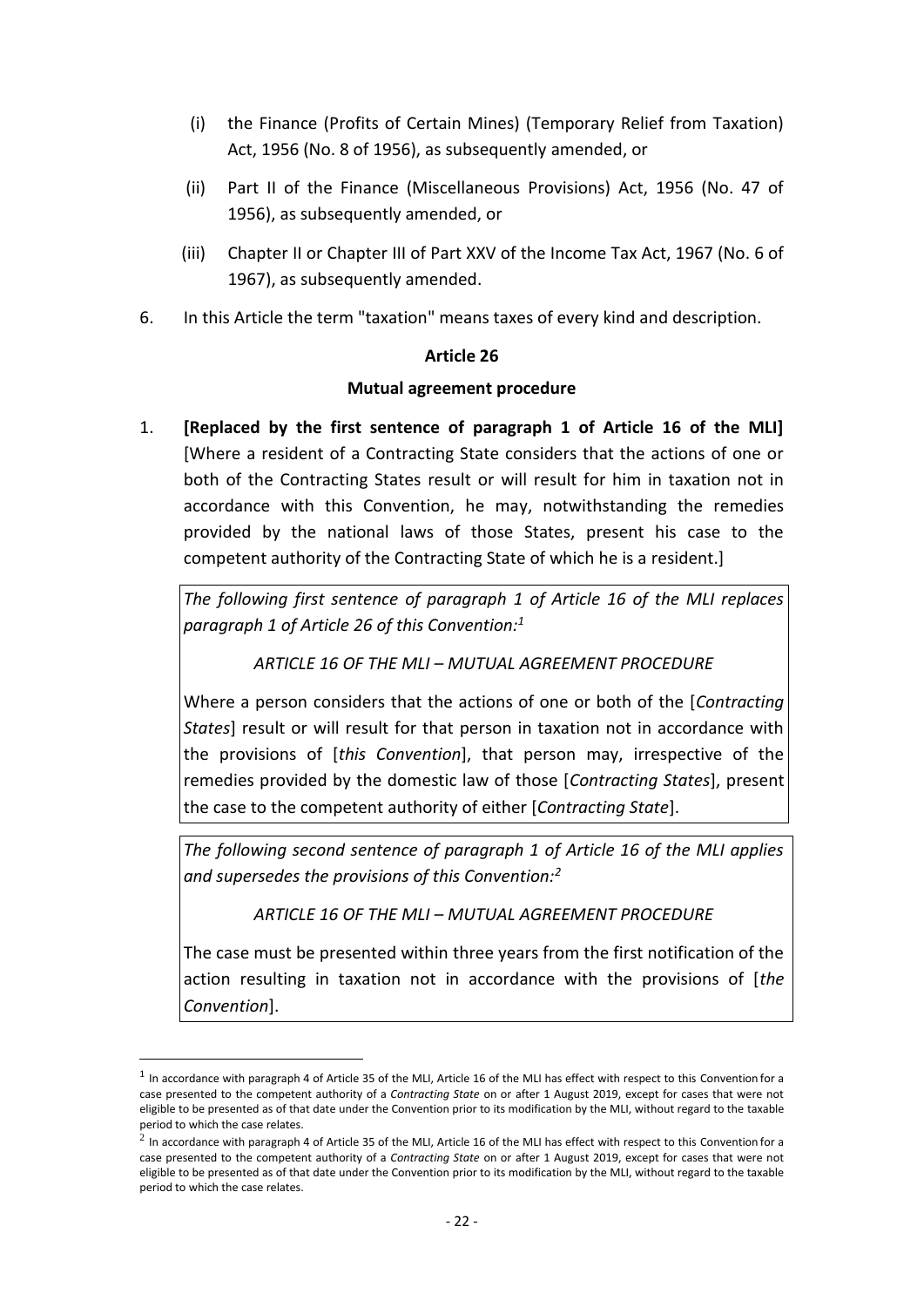2. The competent authority shall endeavour, if the objection appears to it to be justified and if it is not itself able to arrive at an appropriate solution, to resolve the case by mutual agreement with the competent authority of the other Contracting State, with a view to the avoidance of taxation not in accordance with the Convention

*The following second sentence of paragraph 2 of Article 16 of the MLI applies to this Convention:<sup>3</sup>*

*ARTICLE 16 OF THE MLI – MUTUAL AGREEMENT PROCEDURE*

Any agreement reached shall be implemented notwithstanding any time limits in the domestic law of the [*Contracting States*].

- 3. The competent authorities of the Contracting States shall endeavour to resolve by mutual agreement any difficulties or doubts arising as to the interpretation or application of the Convention. They may also consult together for the elimination of double taxation in cases not provided for in the Convention.
- 4. The competent authorities of the Contracting States may communicate with each other directly for the purpose of reaching an agreement in the sense of the preceding paragraphs. When it seems advisable in order to reach agreement to have an oral exchange of opinions, such exchange may take place through a Commission consisting of representatives of the competent authorities of the Contracting States.

*The following Part VI of the MLI applies to this Convention:*<sup>45</sup>

PART VI OF THE MLI (ARBITRATION)

*Article 19 (Mandatory Binding Arbitration) of the MLI*

1. Where:

1

a) under [*paragraph 1 of Article 26 of this Convention*], a person has presented a case to the competent authority of a [*Contracting State*] on the basis that the actions of one or both of the [*Contracting States*] have resulted for that person in taxation not in accordance

<sup>&</sup>lt;sup>3</sup> In accordance with paragraph 4 of Article 35 of the MLI, Article 16 of the MLI has effect with respect to this Convention for a case presented to the competent authority of a *Contracting State* on or after 1 August 2019, except for cases that were not eligible to be presented as of that date under the Convention prior to its modification by the MLI, without regard to the taxable period to which the case relates.

 $^4$  In accordance with paragraph 1 of Article 36 of the MLI, the provisions of Part VI (Arbitration) of the MLI have effect with respect to this Convention with respect to cases presented to the competent authority of a Contracting State on or after 1 August 2019.

 $^5$  In accordance with paragraph 2 of Article 36 of the MLI, the provisions of Part VI (Arbitration) of the MLI apply to a case presented to the competent authority of a *Contracting State* prior to 1 August 2019 only to the extent that the competent authorities of both *Contracting States* agree that it will apply to that specific case.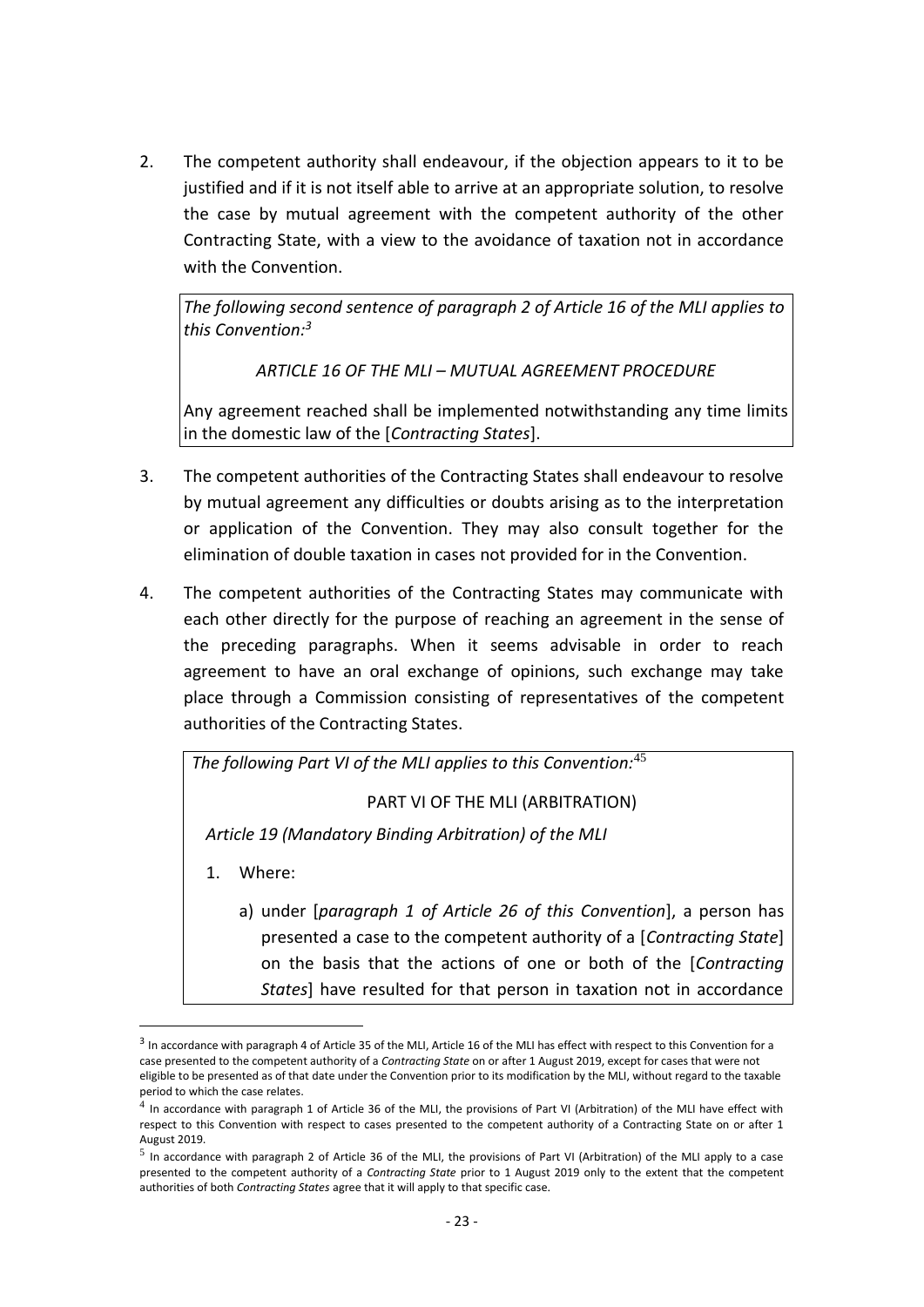with the provisions of [*the Convention*]; and

b) the competent authorities are unable to reach an agreement to resolve that case pursuant to [*paragraph 2 of Article 26 of the Convention*], within a period of two years beginning on the start date referred to in paragraph 8 or 9 [*of Article 19 of the MLI*], as the case may be (unless, prior to the expiration of that period the competent authorities of the [*Contracting States*] have agreed to a different time period with respect to that case and have notified the person who presented the case of such agreement),

any unresolved issues arising from the case shall, if the person so requests in writing, be submitted to arbitration in the manner described in [*Part VI of the MLI*], according to any rules or procedures agreed upon by the competent authorities of the [*Contracting States*] pursuant to the provisions of [*paragraph 10 of Article 19 of the MLI*].

2. Where a competent authority has suspended the mutual agreement procedure referred to in paragraph 1 [*of Article 19 of the MLI*] because a case with respect to one or more of the same issues is pending before court or administrative tribunal, the period provided in subparagraph b) of paragraph 1 [*of Article 19 of the MLI*] will stop running until either a final decision has been rendered by the court or administrative tribunal or the case has been suspended or withdrawn. In addition, where a person who presented a case and a competent authority have agreed to suspend the mutual agreement procedure, the period provided in subparagraph b) of paragraph 1 [*of Article 19 of the MLI*] will stop running until the suspension has been lifted.

3. Where both competent authorities agree that a person directly affected by the case has failed to provide in a timely manner any additional material information requested by either competent authority after the start of the period provided in subparagraph b) of paragraph 1 [*of Article 19 of the MLI*], the period provided in subparagraph b) of paragraph 1 [*of Article 19 of the MLI*] shall be extended for an amount of time equal to the period beginning on the date by which the information was requested and ending on the date on which that information was provided.

4. a) The arbitration decision with respect to the issues submitted to arbitration shall be implemented through the mutual agreement concerning the case referred to in paragraph 1 [*of Article 19 of the MLI*]. The arbitration decision shall be final.

b) The arbitration decision shall be binding on both [*Contracting States*]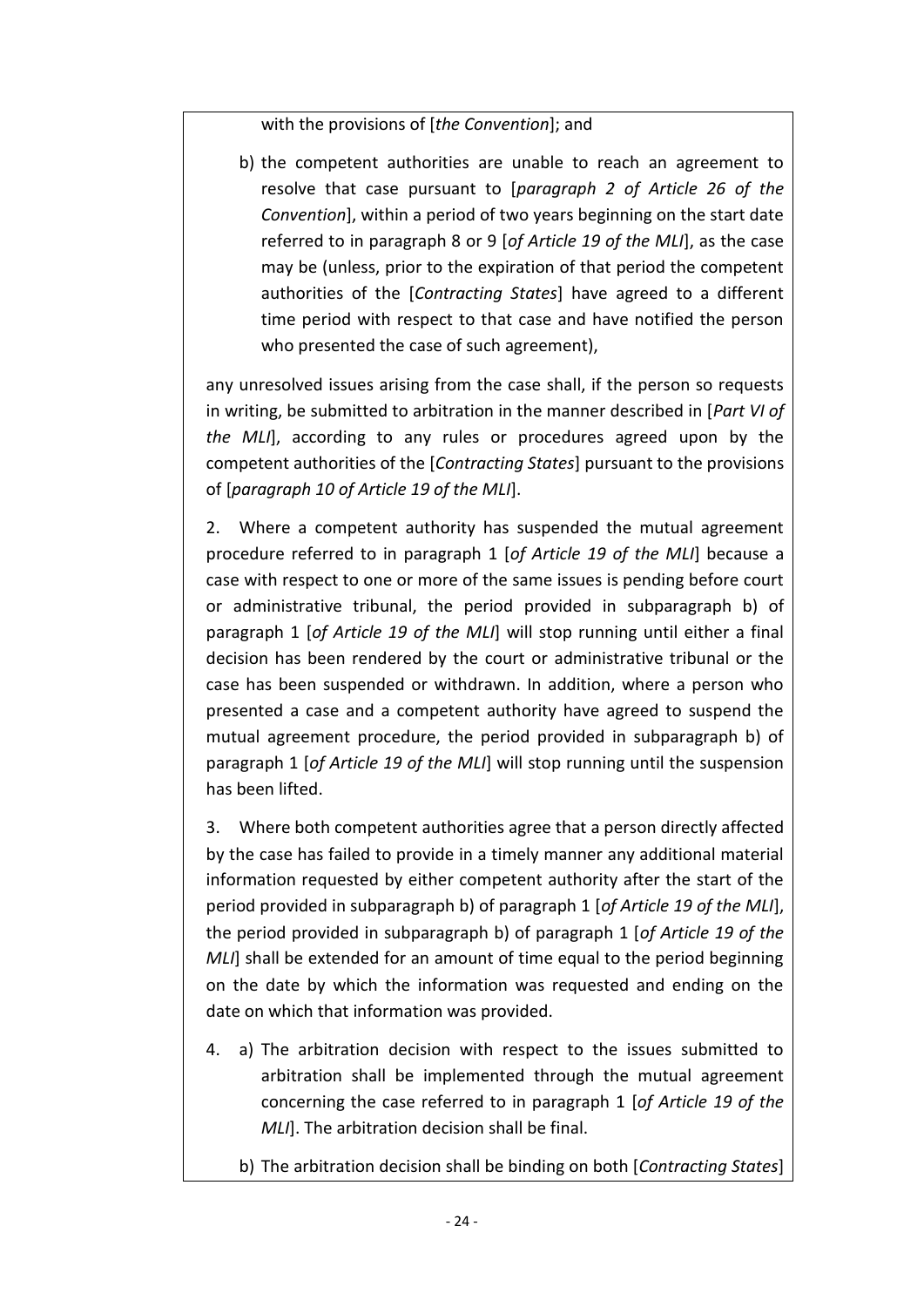except in the following cases:

- i) if a person directly affected by the case does not accept the mutual agreement that implements the arbitration decision. In such a case, the case shall not be eligible for any further consideration by the competent authorities. The mutual agreement that implements the arbitration decision on the case shall be considered not to be accepted by a person directly affected by the case if any person directly affected by the case does not, within 60 days after the date on which notification of the mutual agreement is sent to the person, withdraw all issues resolved in the mutual agreement implementing the arbitration decision from consideration by any court or administrative tribunal or otherwise terminate any pending court or administrative proceedings with respect to such issues in a manner consistent with that mutual agreement.
- ii) if a final decision of the courts of one of the [*Contracting States*] holds that the arbitration decision is invalid. In such a case, the request for arbitration under paragraph 1 [*of Article 19 of the MLI*] shall be considered not to have been made, and the arbitration process shall be considered not to have taken place (except for the purposes of Articles 21 (Confidentiality of Arbitration Proceedings) and 25 (Costs of Arbitration Proceedings) [*of the MLI*]). In such a case, a new request for arbitration may be made unless the competent authorities agree that such a new request should not be permitted.
- iii) if a person directly affected by the case pursues litigation on the issues which were resolved in the mutual agreement implementing the arbitration decision in any court or administrative tribunal.

5. The competent authority that received the initial request for a mutual agreement procedure as described in subparagraph a) of paragraph 1 [*of Article 19 of the MLI*] shall, within two calendar months of receiving the request:

- a) send a notification to the person who presented the case that it has received the request; and
- b) send a notification of that request, along with a copy of the request, to the competent authority of the other [*Contracting State*].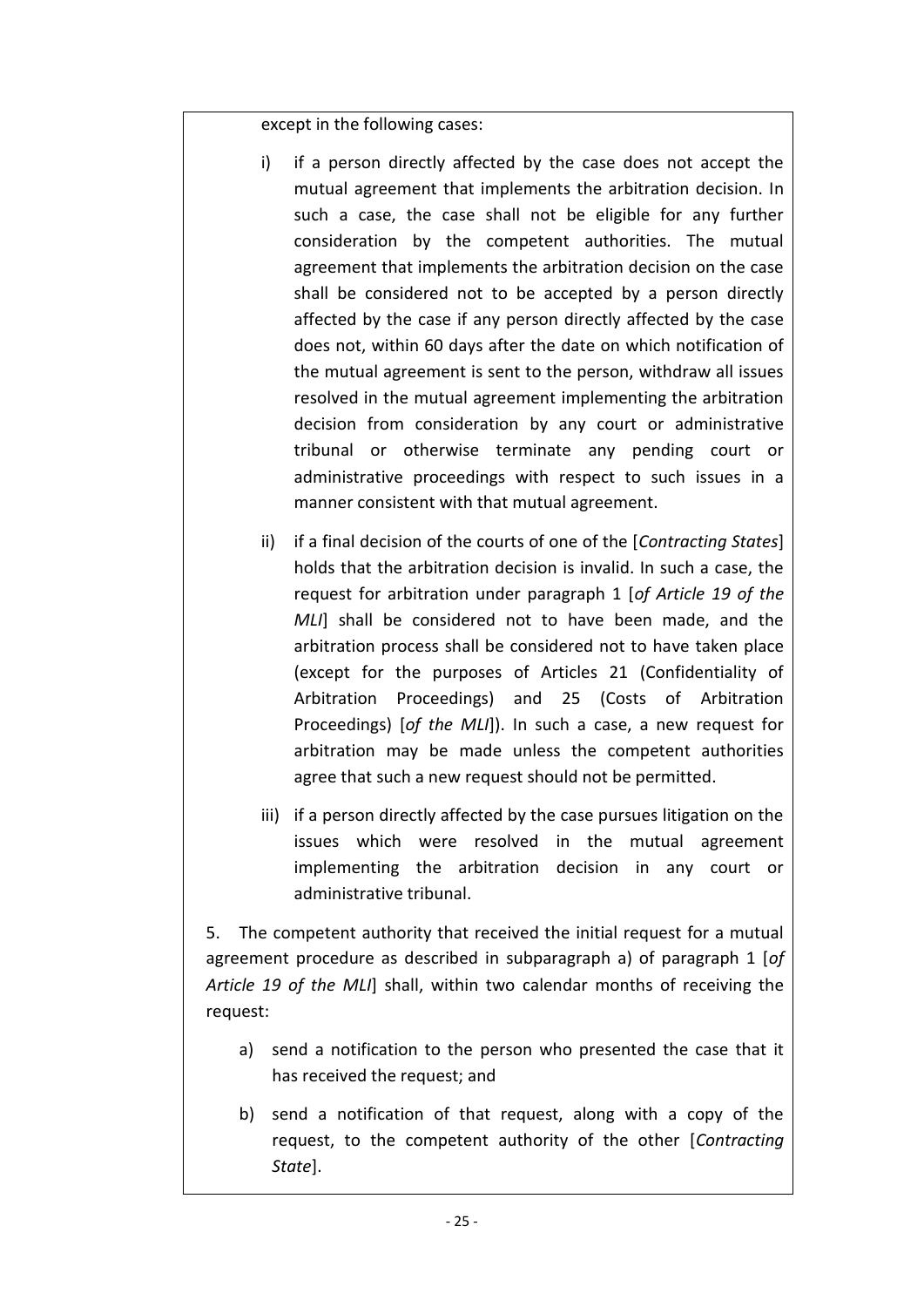6. Within three calendar months after a competent authority receives the request for a mutual agreement procedure (or a copy thereof from the competent authority of the other [*Contracting State*]) it shall either:

- a) notify the person who has presented the case and the other competent authority that it has received the information necessary to undertake substantive consideration of the case; or
- b) request additional information from that person for that purpose.

7. Where pursuant to subparagraph b) of paragraph 6 [*of Article 19 of the MLI*], one or both of the competent authorities have requested from the person who presented the case additional information necessary to undertake substantive consideration of the case, the competent authority that requested the additional information shall, within three calendar months of receiving the additional information from that person, notify that person and the other competent authority either:

- a) that it has received the requested information; or
- b) that some of the requested information is still missing.

8. Where neither competent authority has requested additional information pursuant to subparagraph b) of paragraph 6 [*of Article 19 of the MLI*], the start date referred to in paragraph 1 [*of Article 19 of the MLI*] shall be the earlier of:

- a) the date on which both competent authorities have notified the person who presented the case pursuant to subparagraph a) of paragraph 6 [*of Article 19 of the MLI*]; and
- b) the date that is three calendar months after the notification to the competent authority of the other [*Contracting State*] pursuant to subparagraph b) of paragraph 5 [*of Article 19 of the MLI*].

9. Where additional information has been requested pursuant to subparagraph b) of paragraph 6 [*of Article 19 of the MLI*], the start date referred to in paragraph 1 [*of Article 19 of the MLI*] shall be the earlier of:

- a) the latest date on which the competent authorities that requested additional information have notified the person who presented the case and the other competent authority pursuant to subparagraph a) of paragraph 7 [*of Article 19 of the MLI*]; and
- b) the date that is three calendar months after both competent authorities have received all information requested by either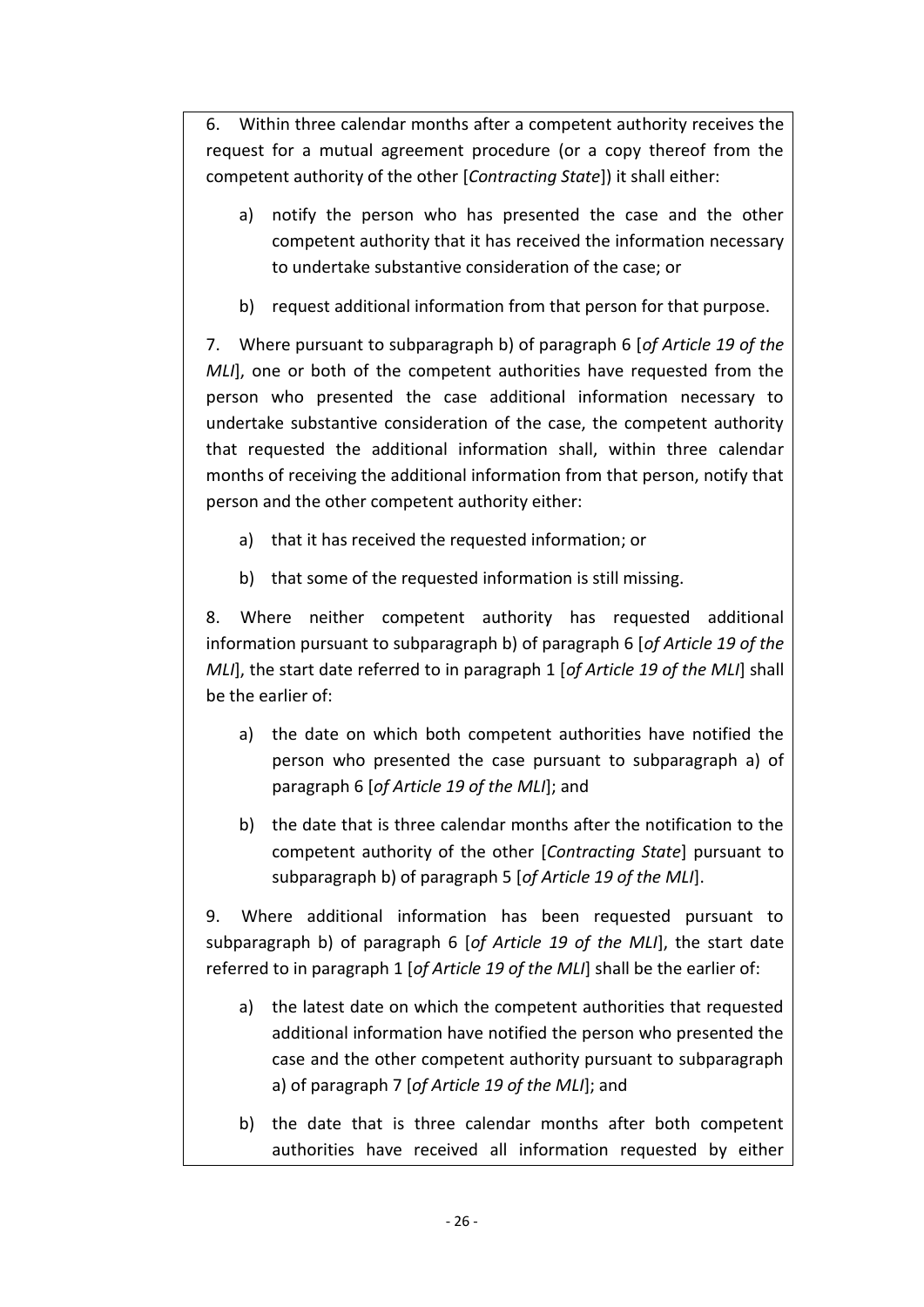competent authority from the person who presented the case.

If, however, one or both of the competent authorities send the notification referred to in subparagraph b) of paragraph 7 [*of Article 19 of the MLI*], such notification shall be treated as a request for additional information under subparagraph b) of paragraph 6 [*of Article 19 of the MLI*].

10. The competent authorities of the [*Contracting States*] shall by mutual agreement pursuant to [*Article 26 of the Convention*] settle the mode of application of the provisions contained in [*Part VI of the MLI*], including the minimum information necessary for each competent authority to undertake substantive consideration of the case. Such an agreement shall be concluded before the date on which unresolved issues in a case are first eligible to be submitted to arbitration and may be modified from time to time thereafter.

12. Notwithstanding the other provisions of [*Article 19 of the MLI*],

- a) any unresolved issue arising from a mutual agreement procedure case otherwise within the scope of the arbitration process provided for by [*the MLI*] shall not be submitted to arbitration, if a decision on this issue has already been rendered by a court or administrative tribunal of either [*Contracting State*];
- b) if, at any time after a request for arbitration has been made and before the arbitration panel has delivered its decision to the competent authorities of the [*Contracting States*], a decision concerning the issue is rendered by a court or administrative tribunal of one of the [*Contracting States*], the arbitration process shall terminate.

# *Article 20 (Appointment of Arbitrators) of the MLI*

1. Except to the extent that the competent authorities of the [*Contracting States*] mutually agree on different rules, paragraphs 2 through 4 [*of Article 20 of the MLI*] shall apply for the purposes of [*Part VI of the MLI*].

2. The following rules shall govern the appointment of the members of an arbitration panel:

- a) The arbitration panel shall consist of three individual members with expertise or experience in international tax matters.
- b) Each competent authority shall appoint one panel member within 60 days of the date of the request for arbitration under paragraph 1 of Article 19 [*of the MLI*]. The two panel members so appointed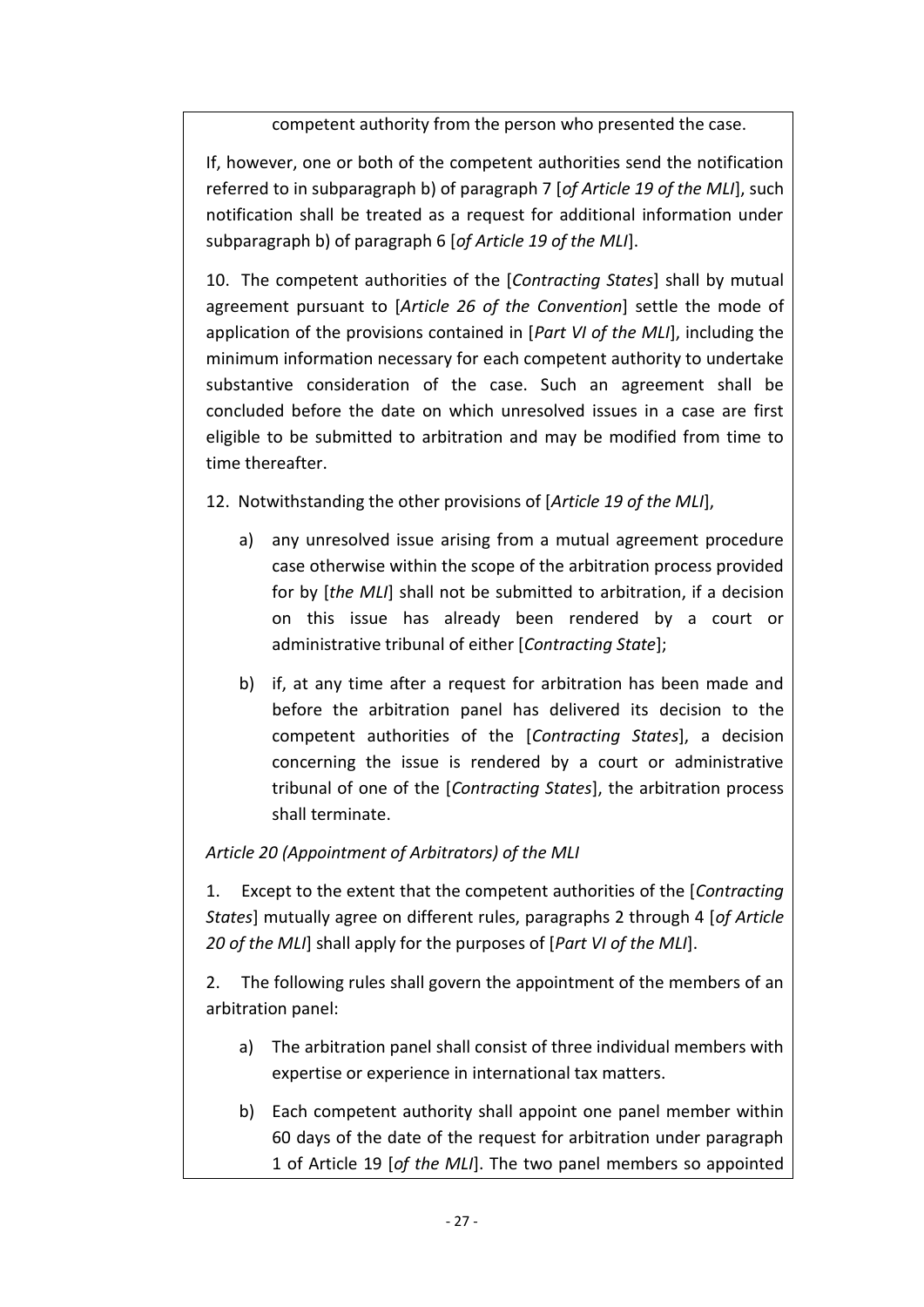shall, within 60 days of the latter of their appointments, appoint a third member who shall serve as Chair of the arbitration panel. The Chair shall not be a national or resident of either [*Contracting State*].

c) Each member appointed to the arbitration panel must be impartial and independent of the competent authorities, tax administrations, and ministries of finance of the [*Contracting States*] and of all persons directly affected by the case (as well as their advisors) at the time of accepting an appointment, maintain his or her impartiality and independence throughout the proceedings, and avoid any conduct for a reasonable period of time thereafter which may damage the appearance of impartiality and independence of the arbitrators with respect to the proceedings.

3. In the event that the competent authority of a [*Contracting State*] fails to appoint a member of the arbitration panel in the manner and within the time periods specified in paragraph 2 [*of Article 20 of the MLI*] or agreed to by the competent authorities of the [*Contracting States*], a member shall be appointed on behalf of that competent authority by the highest ranking official of the Centre for Tax Policy and Administration of the Organisation for Economic Co-operation and Development that is not a national of either [*Contracting State*].

4. If the two initial members of the arbitration panel fail to appoint the Chair in the manner and within the time periods specified in paragraph 2 [*of Article 20 of the MLI*] or agreed to by the competent authorities of the [*Contracting States*], the Chair shall be appointed by the highest ranking official of the Centre for Tax Policy and Administration of the Organisation for Economic Co-operation and Development that is not a national of either [*Contracting State*].

## *Article 21 (Confidentiality of Arbitration Proceedings) of the MLI*

1. Solely for the purposes of the application of the provisions of [*Part VI of the MLI*] and of the provisions of [*the Convention*] and of the domestic laws of the [*Contracting States*] related to the exchange of information, confidentiality, and administrative assistance, members of the arbitration panel and a maximum of three staff per member (and prospective arbitrators solely to the extent necessary to verify their ability to fulfil the requirements of arbitrators) shall be considered to be persons or authorities to whom information may be disclosed. Information received by the arbitration panel or prospective arbitrators and information that the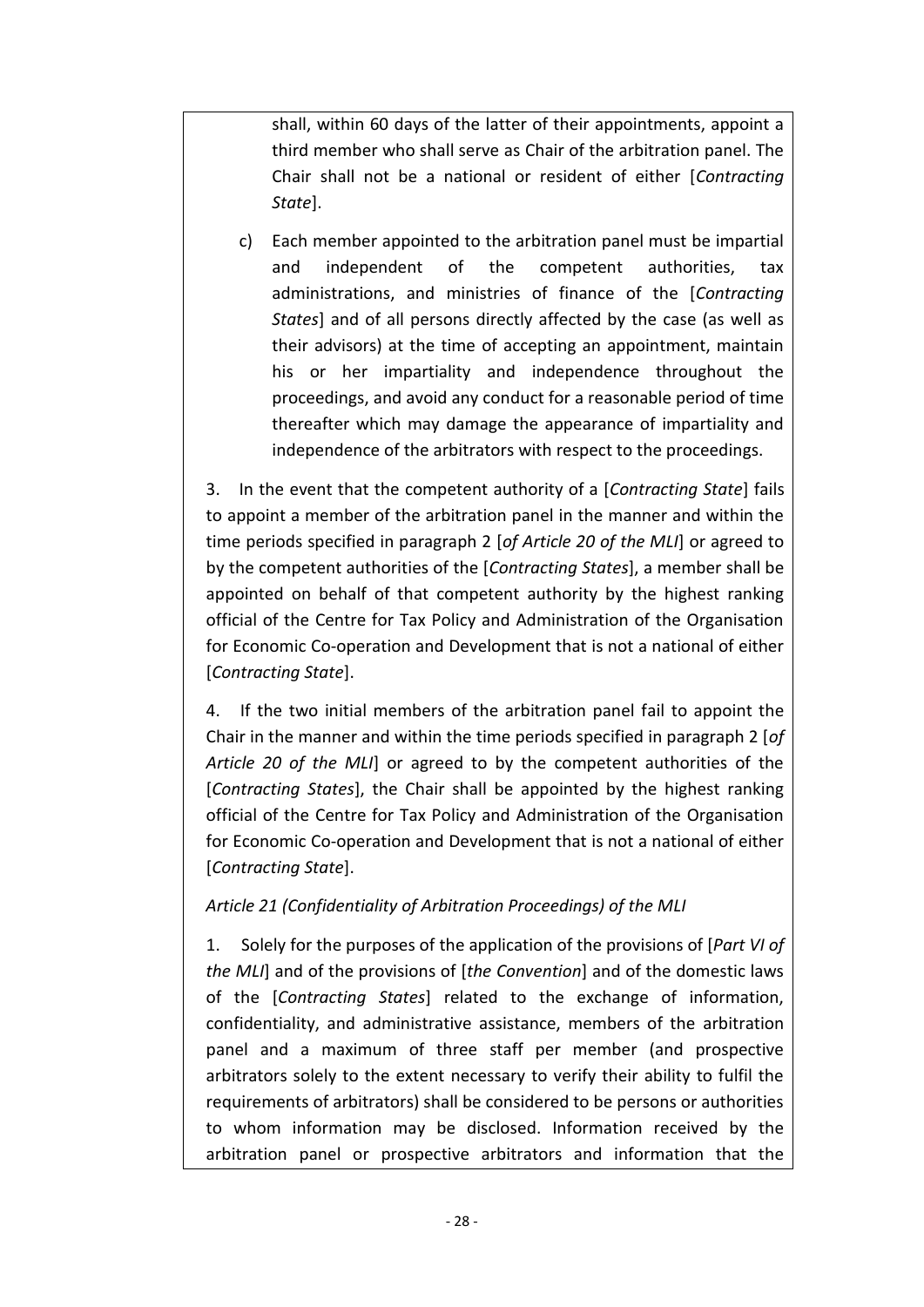competent authorities receive from the arbitration panel shall be considered information that is exchanged under the provisions of [*the Convention*] related to the exchange of information and administrative assistance.

2. The competent authorities of the [*Contracting States*] shall ensure that members of the arbitration panel and their staff agree in writing, prior to their acting in an arbitration proceeding, to treat any information relating to the arbitration proceeding consistently with the confidentiality and nondisclosure obligations described in the provisions of [*the Convention*] related to exchange of information and administrative assistance and under the applicable laws of the [*Contracting States*].

# *Article 22 (Resolution of a Case Prior to the Conclusion of the Arbitration) of the MLI*

For the purposes of this [*Part VI of the MLI*] and the provisions of [*the Convention*] that provide for resolution of cases through mutual agreement, the mutual agreement procedure, as well as the arbitration proceeding, with respect to a case shall terminate if, at any time after a request for arbitration has been made and before the arbitration panel has delivered its decision to the competent authorities of the [*Contracting States*]:

- a) the competent authorities of the [*Contracting States*] reach a mutual agreement to resolve the case; or
- b) the person who presented the case withdraws the request for arbitration or the request for a mutual agreement procedure.

# *Article 23 (Type of Arbitration Process) of the MLI*

# *Final offer arbitration*

1. Except to the extent that the competent authorities of the [*Contracting States*] mutually agree on different rules, the following rules shall apply with respect to an arbitration proceeding pursuant to [*Part VI of the MLI*]:

a) After a case is submitted to arbitration, the competent authority of each [*Contracting State*] shall submit to the arbitration panel, by a date set by agreement, a proposed resolution which addresses all unresolved issue(s) in the case (taking into account all agreements previously reached in that case between the competent authorities of the [*Contracting States*]). The proposed resolution shall be limited to a disposition of specific monetary amounts (for example, of income or expense) or, where specified, the maximum rate of tax charged pursuant to [*the Convention*], for each adjustment or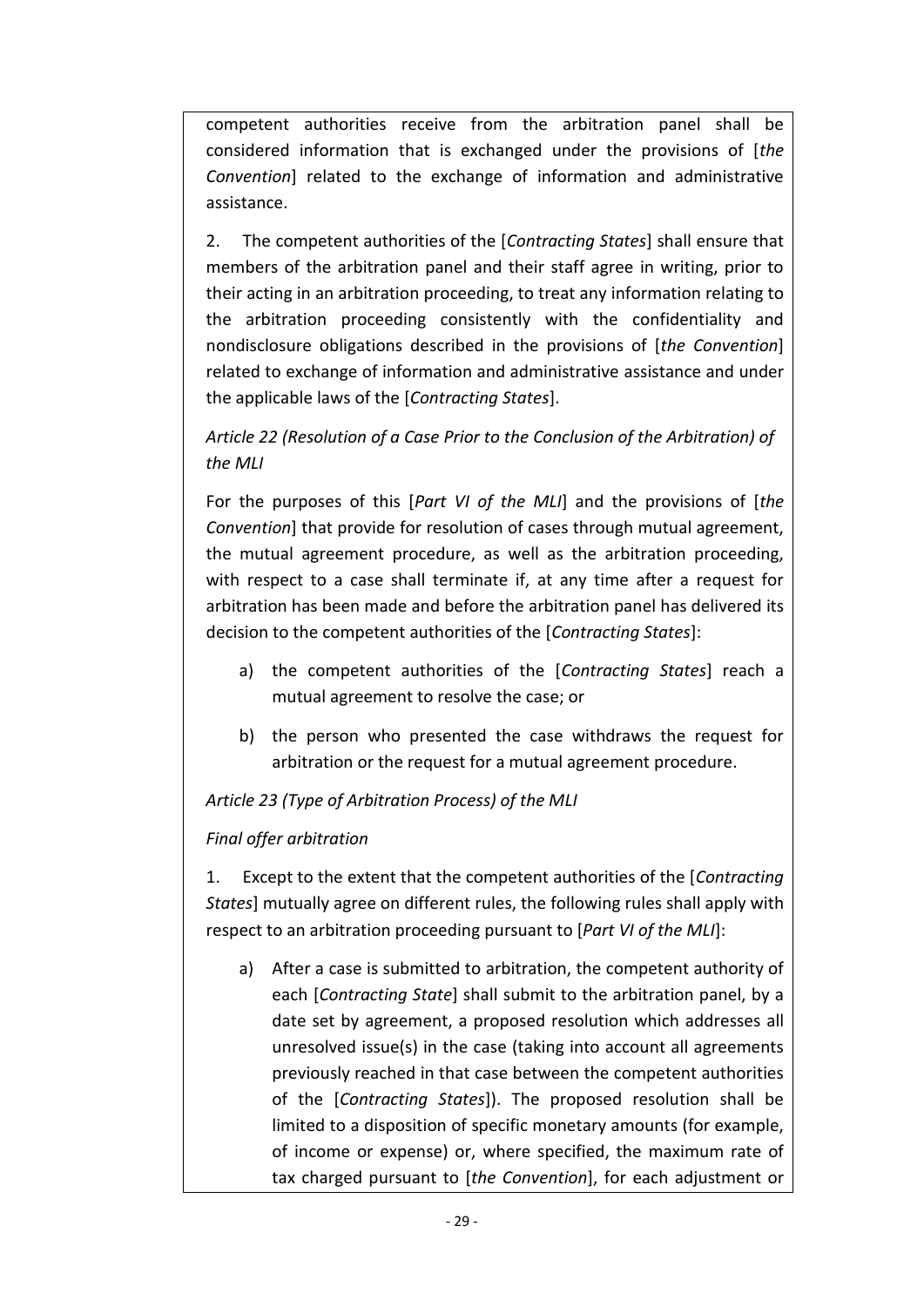similar issue in the case. In a case in which the competent authorities of the [*Contracting States*] have been unable to reach agreement on an issue regarding the conditions for application of a provision of [*the Convention*] (hereinafter referred to as a "threshold question"), such as whether an individual is a resident or whether a permanent establishment exists, the competent authorities may submit alternative proposed resolutions with respect to issues the determination of which is contingent on resolution of such threshold questions.

- b) The competent authority of each [*Contracting State*] may also submit a supporting position paper for consideration by the arbitration panel. Each competent authority that submits a proposed resolution or supporting position paper shall provide a copy to the other competent authority by the date on which the proposed resolution and supporting position paper were due. Each competent authority may also submit to the arbitration panel, by a date set by agreement, a reply submission with respect to the proposed resolution and supporting position paper submitted by the other competent authority. A copy of any reply submission shall be provided to the other competent authority by the date on which the reply submission was due.
- c) The arbitration panel shall select as its decision one of the proposed resolutions for the case submitted by the competent authorities with respect to each issue and any threshold questions, and shall not include a rationale or any other explanation of the decision. The arbitration decision will be adopted by a simple majority of the panel members. The arbitration panel shall deliver its decision in writing to the competent authorities of the [*Contracting States*]. The arbitration decision shall have no precedential value.

5. Prior to the beginning of arbitration proceedings, the competent authorities of the [*Contracting States*] shall ensure that each person that presented the case and their advisors agree in writing not to disclose to any other person any information received during the course of the arbitration proceedings from either competent authority or the arbitration panel. The mutual agreement procedure under [*the Convention*], as well as the arbitration proceeding under [*Part IV of the MLI*], with respect to the case shall terminate if, at any time after a request for arbitration has been made and before the arbitration panel has delivered its decision to the competent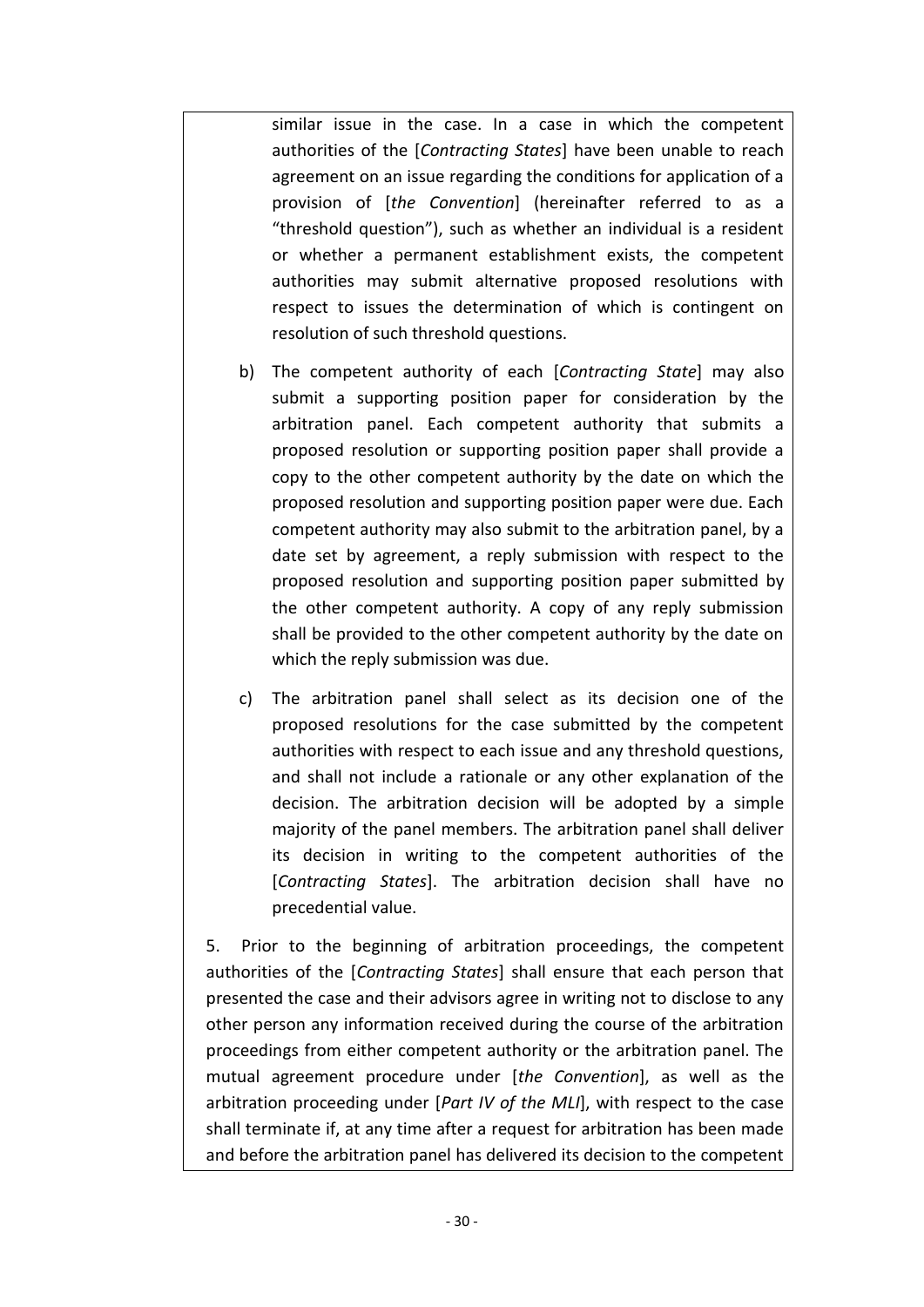authorities of the [*Contracting States*], a person that presented the case or one of that person's advisors materially breaches that agreement.

# *Article 25 (Costs of Arbitration Proceedings) of the MLI*

In an arbitration proceeding under [*Part VI of the MLI*], the fees and expenses of the members of the arbitration panel, as well as any costs incurred in connection with the arbitration proceedings by the [*Contracting States*], shall be borne by the [*Contracting States*] in a manner to be settled by mutual agreement between the competent authorities of the [*Contracting States*]. In the absence of such agreement, each [*Contracting State*] shall bear its own expenses and those of its appointed panel member. The cost of the chair of the arbitration panel and other expenses associated with the conduct of the arbitration proceedings shall be borne by the [*Contracting States*] in equal shares.

# *Paragraphs 2 and 3 of Article 26 (Compatibility) of the MLI*

2. Any unresolved issue arising from a mutual agreement procedure case otherwise within the scope of the arbitration process provided for in [*Part IV of the MLI*] shall not be submitted to arbitration if the issue falls within the scope of a case with respect to which an arbitration panel or similar body has previously been set up in accordance with a bilateral or multilateral convention that provides for mandatory binding arbitration of unresolved issues arising from a mutual agreement procedure case.

3. [*Nothing*] in [*Part IV of the MLI*] shall affect the fulfilment of wider obligations with respect to the arbitration of unresolved issues arising in the context of a mutual agreement procedure resulting from other conventions to which the [*Contracting States*] are or will become parties.

# *Subparagraph a) of paragraph 2 of Article 28 of the MLI*

*Pursuant to subparagraph a) of paragraph 2 of Article 28 of the MLI, Ireland formulates the following reservations with respect to the scope of cases that shall be eligible for arbitration under the provisions of Part VI of the MLI:*

Notwithstanding paragraph 1 of Article 19 (Mandatory Binding Arbitration) a case may not be submitted to arbitration if the case is connected with:

1. Serious penalties. Ireland reserves the right to exclude from the scope of Part VI cases connected with actions for which the taxpayer or a related person (or a person acting for either the taxpayer or a related person) is liable to a penalty as a result of deliberate behaviour in accordance with Section 1077E Taxes Consolidation Act 1997. For this purpose, 'deliberate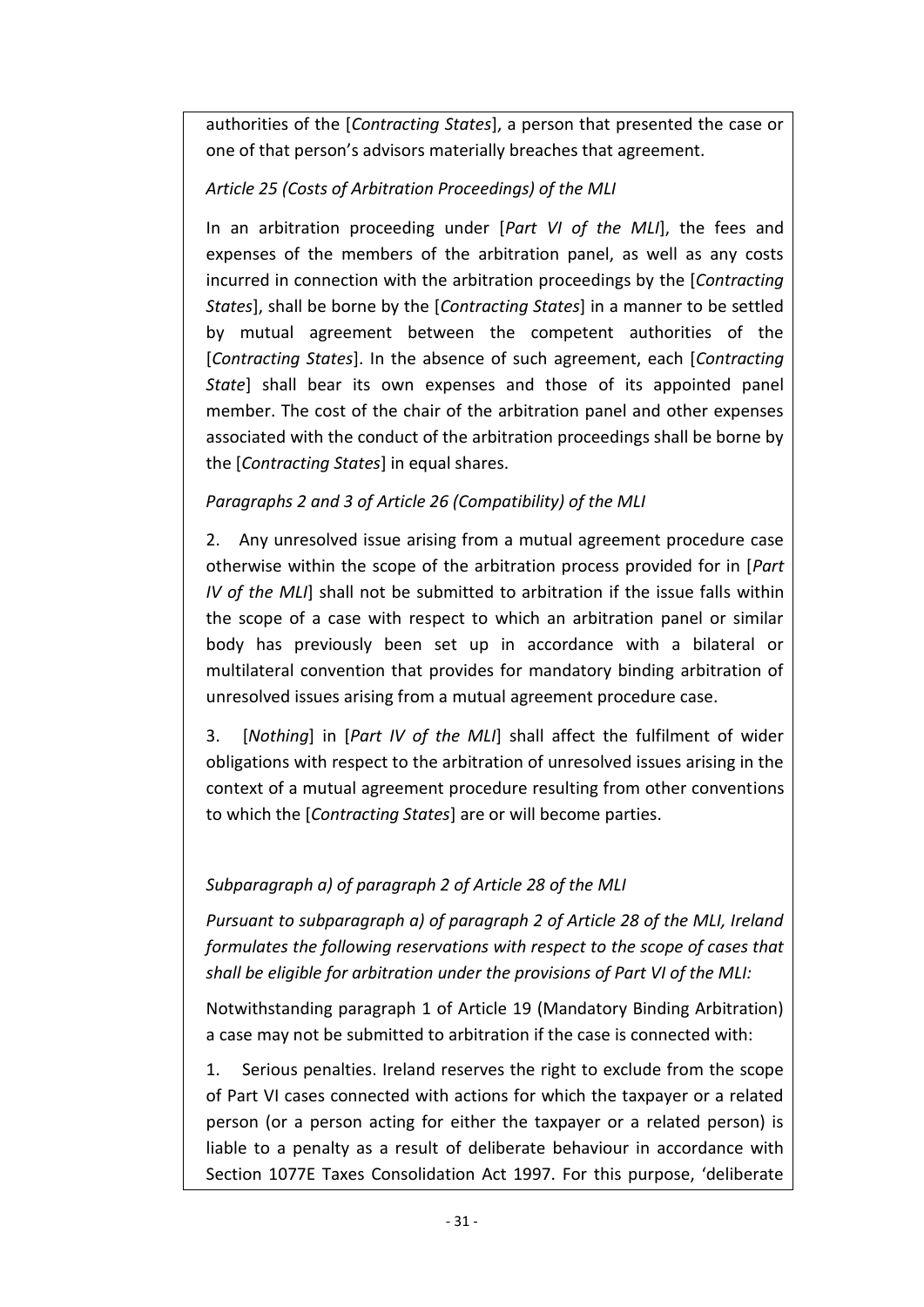behaviour' is to be interpreted in accordance with the guidance contained in the Code of Practice for Revenue Audits and other Compliance Interventions, which will be reviewed on an on-going basis and may be modified to reflect changes in legislation and emerging practices. Any subsequent provisions replacing, amending or updating Section 1077E Taxes Consolidation Act 1997 would also be comprehended. Ireland shall notify the Depositary of any such subsequent provisions.

2. Domestic anti-avoidance. Ireland reserves the right to exclude from the scope of Part VI cases involving the application of Ireland's domestic antiavoidance rules contained in Section 811 and Section 811A Taxes Consolidation Act 1997. Any subsequent provisions replacing, amending or updating these anti-avoidance rules would also be comprehended. Ireland shall notify the Depositary of any such subsequent provisions.

## **Article 27**

## **Exchange of information**

- 1. The competent authorities of the Contracting States shall exchange such information as is foreseeably relevant for carrying out the provisions of this Convention or to the administration or enforcement of the domestic laws concerning taxes of every kind and description imposed on behalf of the Contracting States, or of their political subdivisions or local authorities, insofar as the taxation thereunder is not contrary to the Convention. The exchange of information is not restricted by Articles 1 and 2.
- 2. Any information received under paragraph 1 by a Contracting State shall be treated as secret in the same manner as information obtained under the domestic laws of that State and shall be disclosed only to persons or authorities (including courts and administrative bodies) concerned with the assessment or collection of, the enforcement or prosecution in respect of, the determination of appeals in relation to the taxes referred to in paragraph 1, or the oversight of the above. Such persons or authorities shall use the information only for such purposes. They may disclose the information in public court proceedings or in judicial decisions.
- 3. In no case shall the provisions of paragraphs 1 and 2 be construed so as to impose on a Contracting State the obligation:
	- (a)to carry out administrative measures at variance with the laws and administrative practice of that or of the other Contracting State;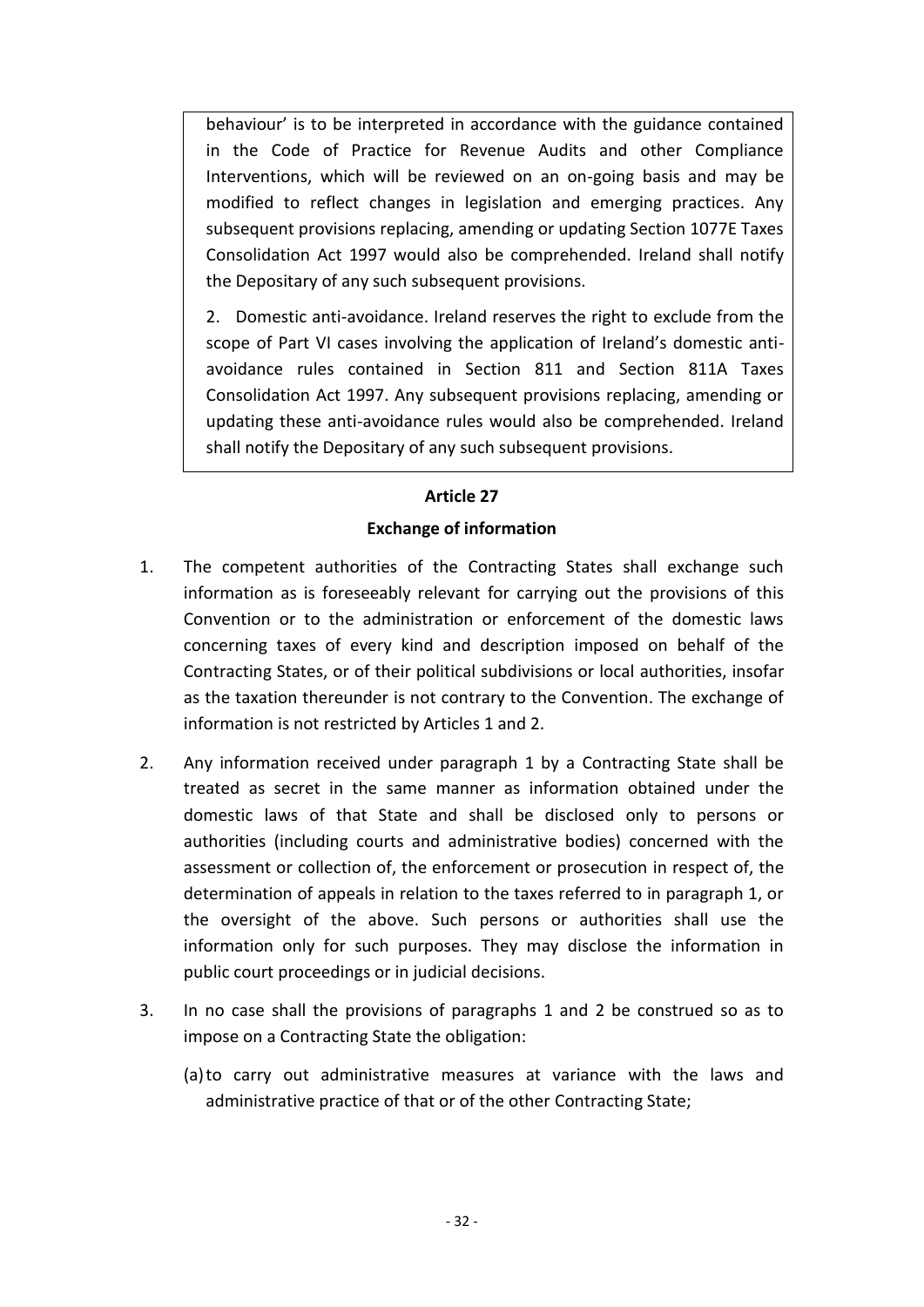- (b)to supply information which is not obtainable under the laws or in the normal course of the administration of that or of the other Contracting State;
- (c)to supply information which would disclose any trade, business, industrial, commercial or professional secret or trade process, or information the disclosure of which would be contrary to public policy (ordre public).
- 4. If information is requested by a Contracting State in accordance with this Article, the other Contracting State shall use its information gathering measures to obtain the requested information, even though that other State may not need such information for its own tax purposes. The obligation contained in the preceding sentence is subject to the limitations of paragraph 3 but in no case shall such limitations be construed to permit a Contracting State to decline to supply information solely because it has no domestic interest in such information.
- 5. In no case shall the provisions of paragraph 3 be construed to permit a Contracting State to decline to supply information upon request solely because the information is held by a bank, other financial institution, nominee or person acting in an agency or a fiduciary capacity or because it relates to ownership interests in a person.

## **Article 28**

## **Diplomatic and consular officials**

- 1. Nothing in this Convention shall affect the fiscal privileges of diplomatic or consular officials under the general rules of international law or under the provisions of special agreements.
- 2. Persons who are members of a diplomatic or consular mission of a Contracting State accredited to the other Contracting State or to another State, and who are nationals of the accrediting State, shall be deemed to be residents of the said State if they are subjected therein to the same obligations for the purposes of taxes on income and on capital as are residents of that State.
- 3. The Convention shall not apply to International Organizations, to organs or officials thereof or to persons who are members of a diplomatic or consular mission of a third State, who are present on the territory of a Contracting State and who are not treated in either Contracting State as residents thereof for the purposes of taxes on income and on capital.

*The following paragraph 1 of Article 7 of the MLI applies and supersedes the provisions of this Convention:*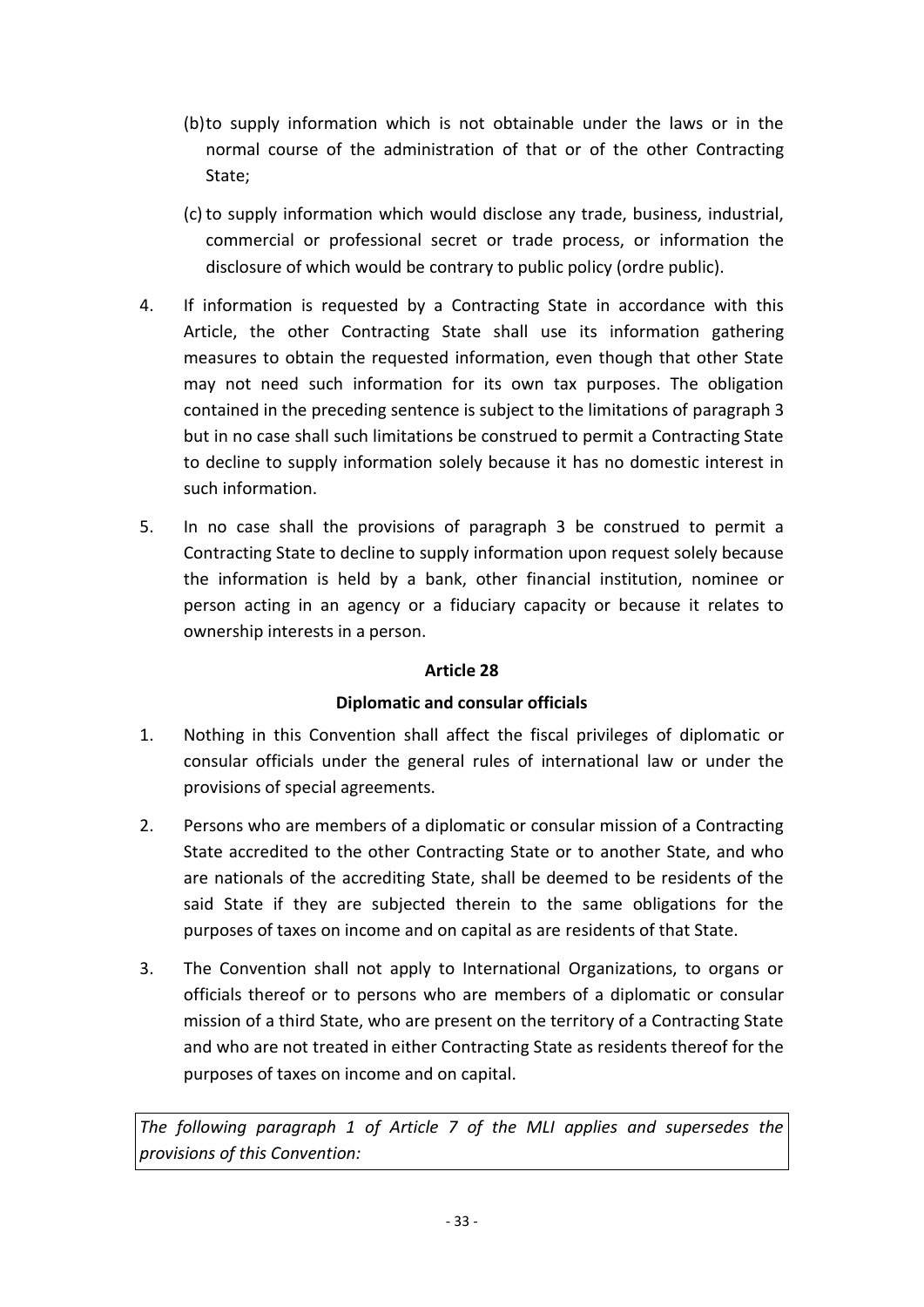# *ARTICLE 7 OF THE MLI – PREVENTION OF TREATY ABUSE* (*Principal purposes test provision)*

Notwithstanding any provisions of [*the Convention*], a benefit under [*the Convention*] shall not be granted in respect of an item of income or capital if it is reasonable to conclude, having regard to all relevant facts and circumstances, that obtaining that benefit was one of the principal purposes of any arrangement or transaction that resulted directly or indirectly in that benefit, unless it is established that granting that benefit in these circumstances would be in accordance with the object and purpose of the relevant provisions of [*the Convention*].

*The following paragraph 4 of Article 7 of the MLI applies to paragraph 1 of Article 7 of the MLI:*

Where a benefit under [*the Convention*] is denied to a person under [*paragraph 1 of Article 7 of the MLI*], the competent authority of the [*Contracting State*] that would otherwise have granted this benefit shall nevertheless treat that person as being entitled to this benefit, or to different benefits with respect to a specific item of income or capital, if such competent authority, upon request from that person and after consideration of the relevant facts and circumstances, determines that such benefits would have been granted to that person in the absence of the transaction or arrangement referred to in [*paragraph 1 of Article 7 of the MLI*]. The competent authority of the [*Contracting State*] to which a request has been made under this paragraph by a resident of the other [*Contracting State*] shall consult with the competent authority of that other [*Contracting State*] before rejecting the request.

# **Article 29**

## **Holding companies**

This Convention shall not apply to holding companies entitled to any special tax benefit under the Luxembourg laws of 31<sup>st</sup> July, 1929, or 27<sup>th</sup> December, 1937, or any similar law enacted by Luxembourg after the signature of this Convention.

## **Chapter VII - Final provisions**

## **Article 30**

## **Entry into force**

- 1. This Convention shall be ratified and the instruments of ratification shall be exchanged at Luxembourg as soon as possible.
- 2. The Convention shall enter into force upon the exchange of instruments of ratification and its provisions shall have effect:

(a)in Ireland: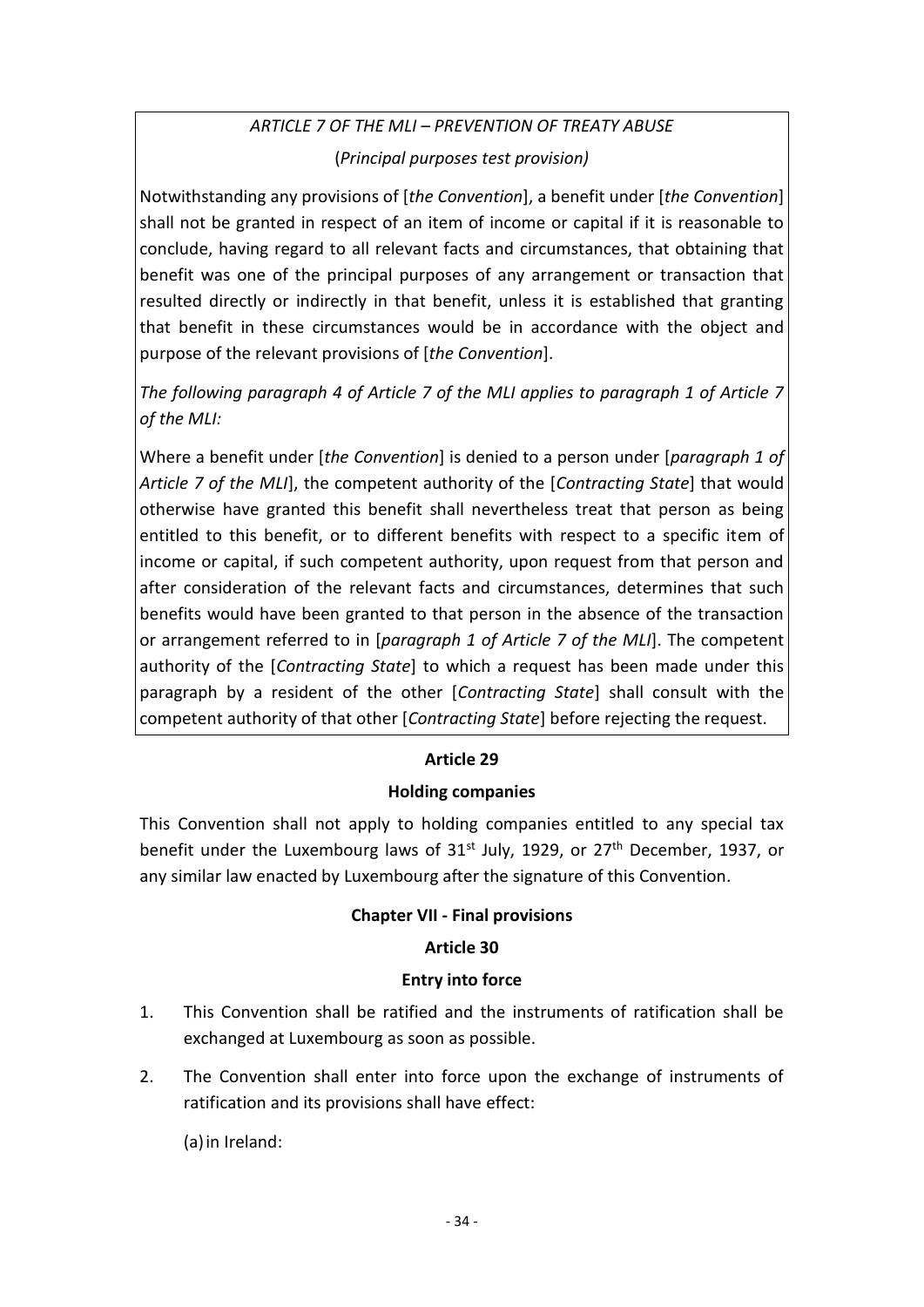- 1. as respects income tax (including sur-tax) for any year of assessment beginning on or after the 6<sup>th</sup> April, 1968;
- 2. as respects corporation profits tax for any accounting period beginning on or after the  $1<sup>st</sup>$  April, 1968, and for the unexpired portion of any accounting period current at that date;

(b)in Luxembourg:

for periods of assessment beginning after 31<sup>st</sup> December, 1967.

## **Article 31**

## **Termination**

This Convention shall remain in force indefinitely, but either of the Contracting States may terminate the Convention, through diplomatic channels, by giving notice of termination at least six months before the end of any calendar year after the year 1973. In such event the Convention shall cease to have effect:

- (a) in Ireland:
	- 1. as respects income tax (including sur-tax) for any year of assessment beginning on or after the  $6<sup>th</sup>$  April in the calendar year next following that in which such notice is given;
	- 2. as respects corporation profits tax for any accounting period beginning on or after the 1<sup>st</sup> April in the calendar year next following that in which such notice is given and for the unexpired portion of any accounting period current at that date;
- (b) in Luxembourg:

for periods of assessment beginning after the end of the calendar year in which notice is given.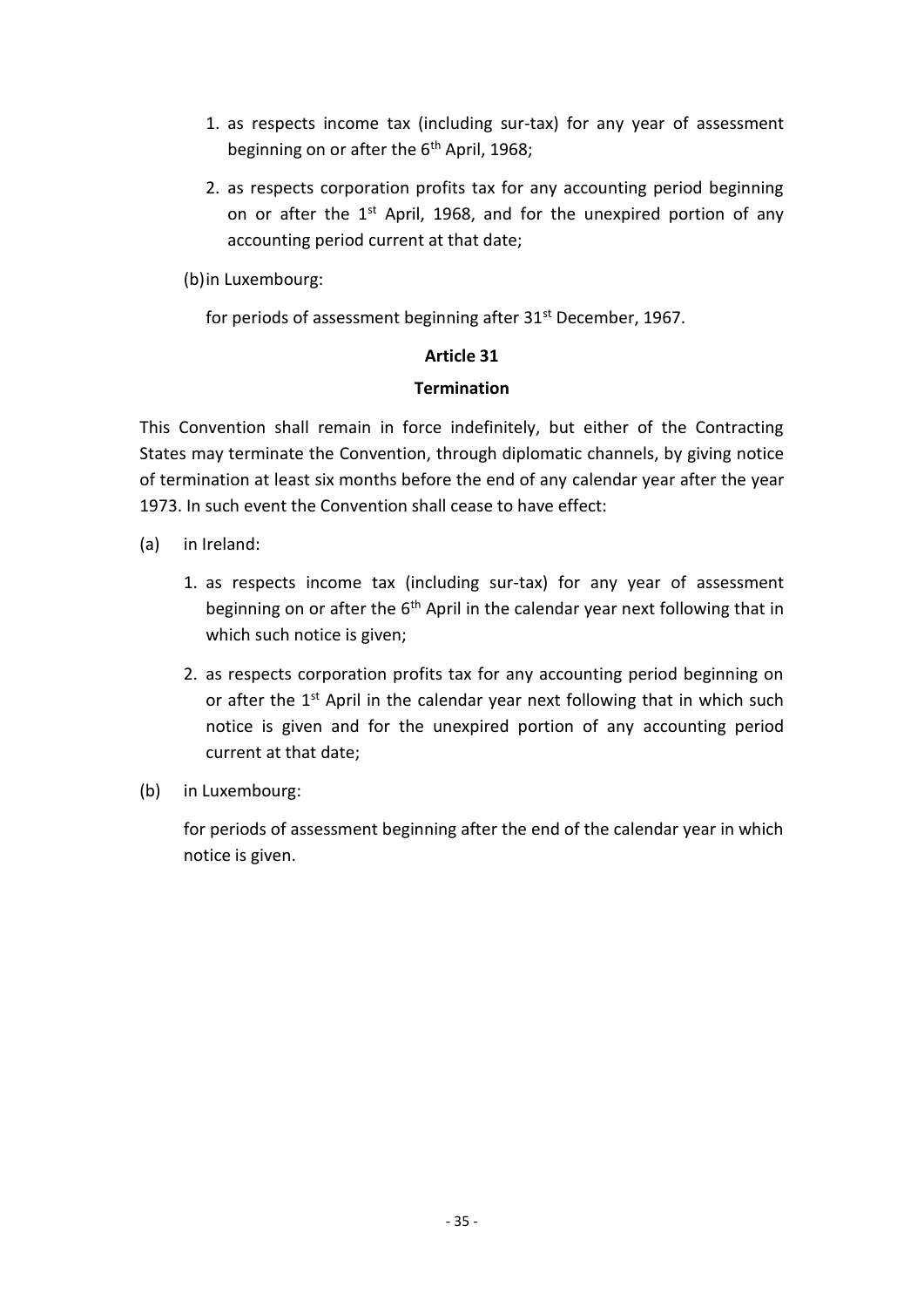His Excellency

Mr Diarmuid O'Leary

Ambassador of Ireland in Luxembourg

Luxembourg, 27th May

2014

#### Excellency,

I have the honour to refer to the Convention between the Grand Duchy of Luxembourg and Ireland for the avoidance of double taxation and the prevention of fiscal evasion with respect to taxes on income and on capital, signed at Luxembourg on 14 January 1972, (hereinafter referred to as "the Convention") and to propose on behalf of the Government of the Grand Duchy of Luxembourg the following understandings:

- 1. lt is understood that the competent authority of the requested State shall provide upon request by the competent authority of the requesting State information for the purposes referred to in Article 27.
- 2. The competent authority of the applicant State shall provide the following information to the competent authority of the requested State when making a request for information under the Convention to demonstrate the foreseeable relevance of the information to the request:
	- a) the identity of the person under examination or investigation;
	- b) a statement of the information sought including its nature and the form in which the applicant State wishes to receive the information from the requested State;
	- c) the tax purpose for which the information is sought;
	- d) grounds for believing that the information requested is held in the requested State or is in the possession or control of a person within the jurisdiction of the requested State;
	- e) to the extent known, the name and address of any person believed to be in possession of the requested information;
	- f) a statement that the applicant State has pursued all means available in its own territory to obtain the information, except those that would give rise to disproportionate difficulties.

If the foregoing understandings meet with the approval of the Government of Ireland, I have the further honour to propose that this Note and your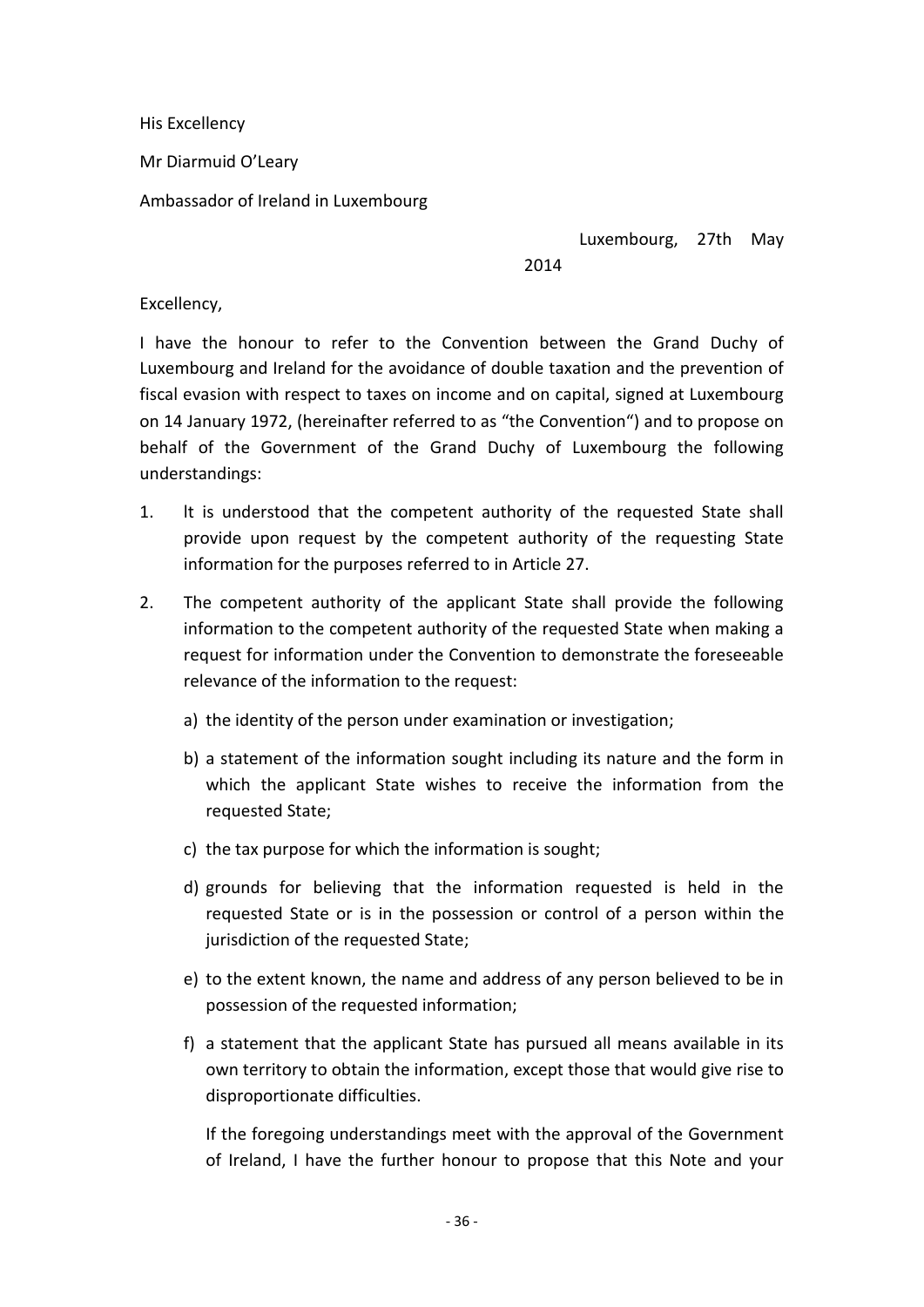affirmative Note in reply shall constitute an agreement between our Governments which shall become an integral part of the Convention on the date of entry into force of the Protocol.

Accept, Your Excellency, the expression of my highest consideration.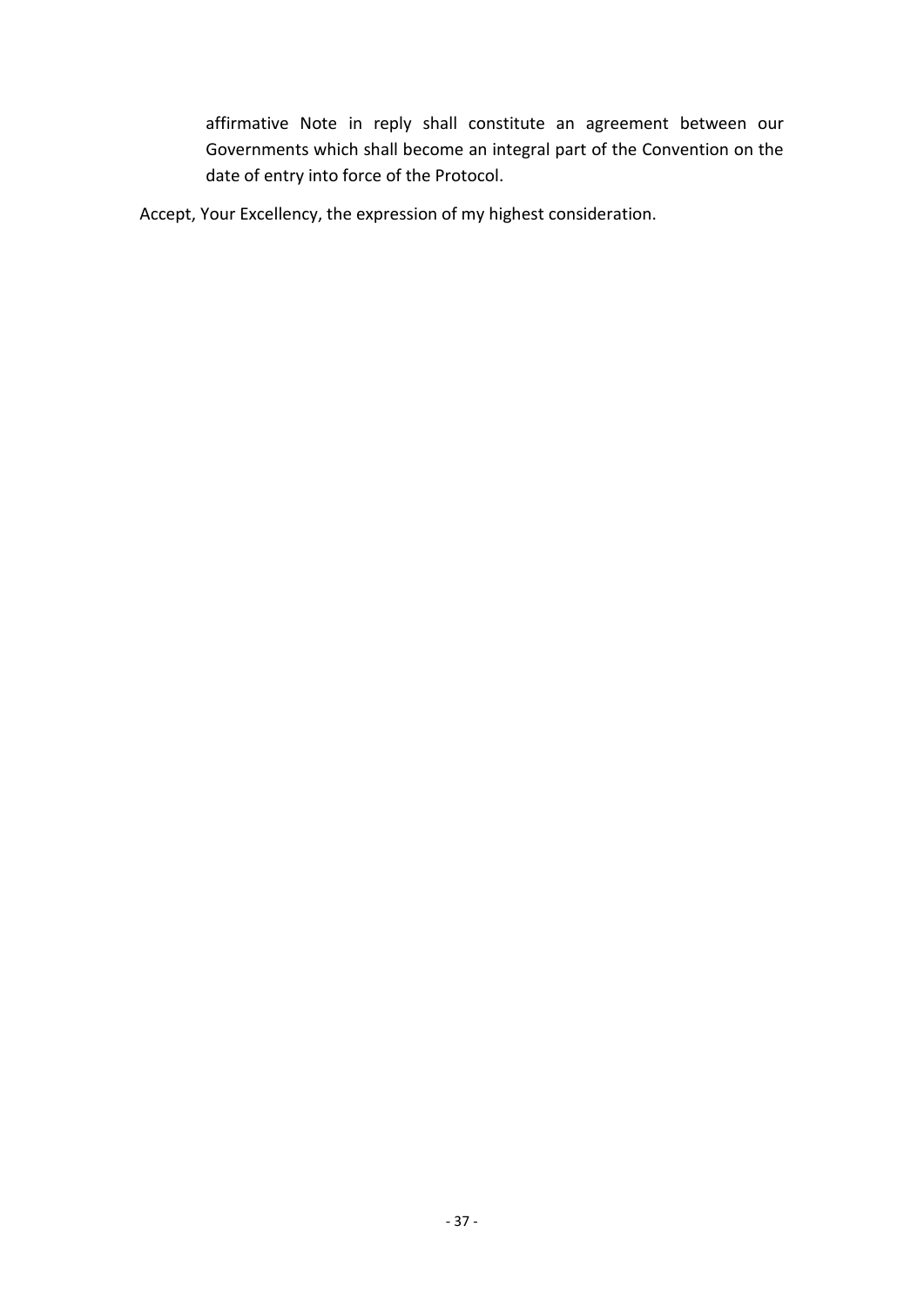His Excellency

Mr Pierre Gramegna

Minister for Finance in Luxembourg

Luxembourg, 27 May 2014

Excellency,

I have the honour to acknowledge the receipt of Your Excellency's Note of the 27th of May, 2014 which reads as follows:

"I have the honour to refer to the Convention between Ireland and the Grand Duchy of Luxembourg for the avoidance of double taxation and the prevention of fiscal evasion with respect to taxes on income and on capital, signed at Luxembourg on 14 January 1972, (hereinafter referred to as "the Convention") and to propose on behalf of the Government of Grand Duchy of Luxembourg the following understandings:

- 1. It is understood that the competent authority of the requested State shall provide upon request by the competent authority of the requesting State information for the purposes referred to in Article 27.
- 2. The competent authority of the applicant State shall provide the following information to the competent authority of the requested State when making a request for information under the Convention to demonstrate the foreseeable relevance of the information to the request:

(a)the identity of the person under examination or investigation;

- (b)a statement of the information sought including its nature and the form in which the applicant State wishes to receive the information from the requested State;
- (c) the tax purpose for which the information is sought;
- (d)grounds for believing that the information requested is held in the requested State or is in the possession or control of a person within the jurisdiction of the requested State;
- (e)to the extent known, the name and address of any person believed to be in possession of the requested information;
- (f) a statement that the applicant State had pursued all means available in its own territory to obtain the information, except those that would give rise to disproportionate difficulties.